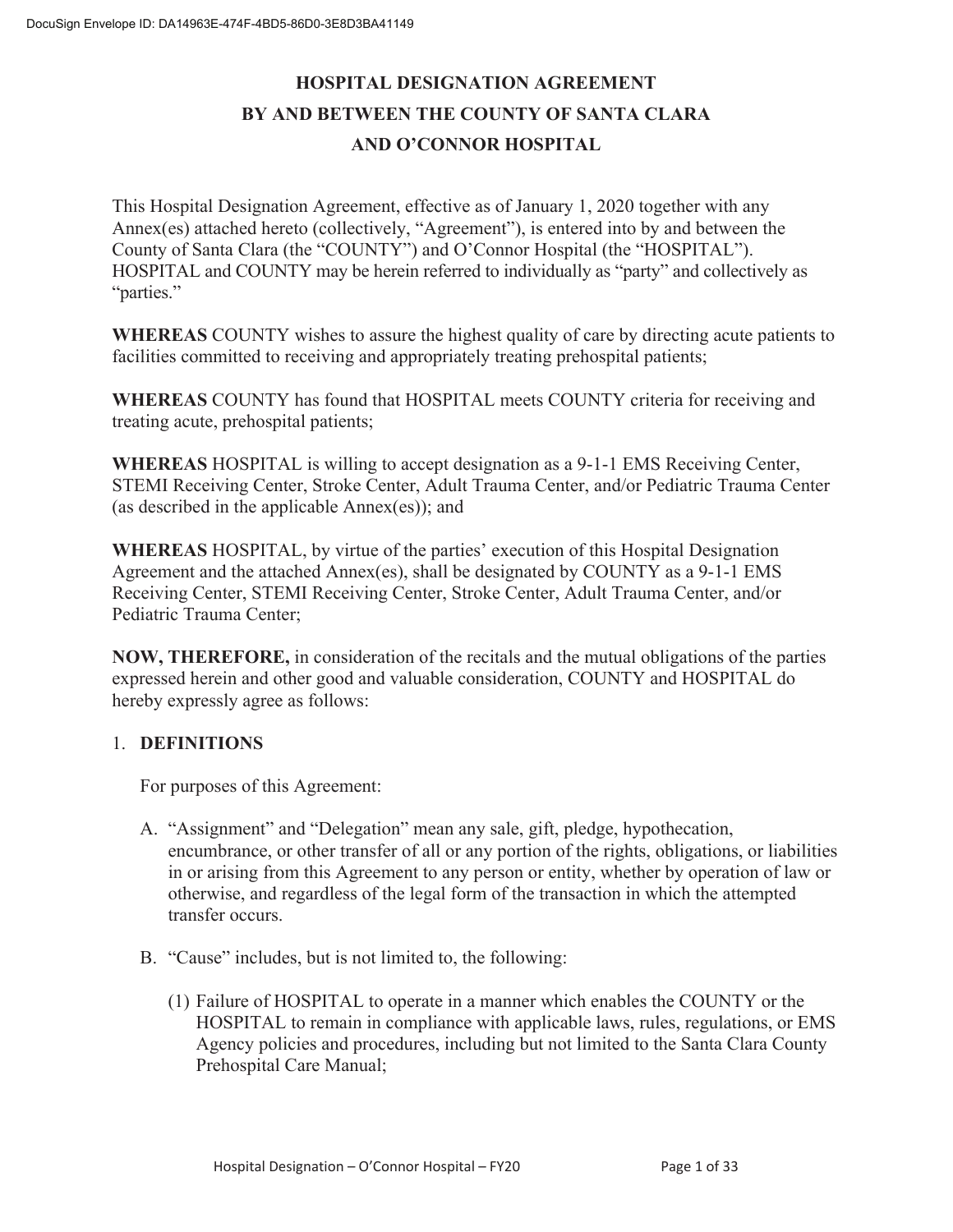- (2) Failure of HOSPITAL to provide timely physician coverage for patients transported to HOSPITAL pursuant to this Agreement, causing unnecessary risk of mortality or morbidity, as determined by COUNTY;
- (3) Any failure of performance, clinical or other, required in accordance with the Agreement and which is determined by the EMS Agency's Medical Director to constitute an endangerment to public health and safety.
- (4) Falsification of information or data supplied by HOSPITAL to COUNTY;
- (5) Acceptance by the HOSPITAL or HOSPITAL'S employees of any bribe, kickback or consideration of any kind in exchange for any consideration whatsoever, when such consideration or action on the part of the HOSPITAL or HOSPITAL'S employees could be reasonably construed as a violation of federal, state or local law.
- (6) Failure by HOSPITAL to strictly observe any provision in this Agreement;
- (7) Failure by HOSPITAL to remedy recurring malfunction, staff shortages, response delays, facility problems leading to diversion of ambulances or excessive ambulance patient offload times; and
- (8) The HOSPITAL is adjudged to be bankrupt or has a general assignment for the benefit of its creditors, or a receiver is appointed on account of HOSPITAL's insolvency.
- C. "EMS Agency" means the COUNTY's Emergency Medical Services Agency.
- D. "EMS System" means the emergency medical services system operated by the EMS Agency to provide personnel, facilities, and equipment for the effective and coordinated delivery of medical care services under emergency conditions in the COUNTY.

#### 2. **TERM**

This Hospital Designation Agreement shall be valid for a period of five years, beginning on January 1, 2020 and continuing until December 31, 2024, unless earlier terminated pursuant to this Hospital Designation Agreement. Any Annex entered into pursuant to this Hospital Designation Agreement shall be valid from the date of mutual execution of the Annex until the earliest of (1) expiration of this Hospital Designation Agreement, (2) termination of this Hospital Designation Agreement, or (3) termination of the Annex.

#### 3. **DESIGNATION FEES**

A. Amount of Fee(s)

In exchange for designation as a 9-1-1 EMS Receiving Center, STEMI Receiving Center, Stroke Center, Adult Trauma Center, and/or Pediatric Trauma Center, HOSPITAL shall pay COUNTY in accordance with the COUNTY Board of Supervisors' approved fee schedule, as may be amended by the COUNTY from time to time, together with any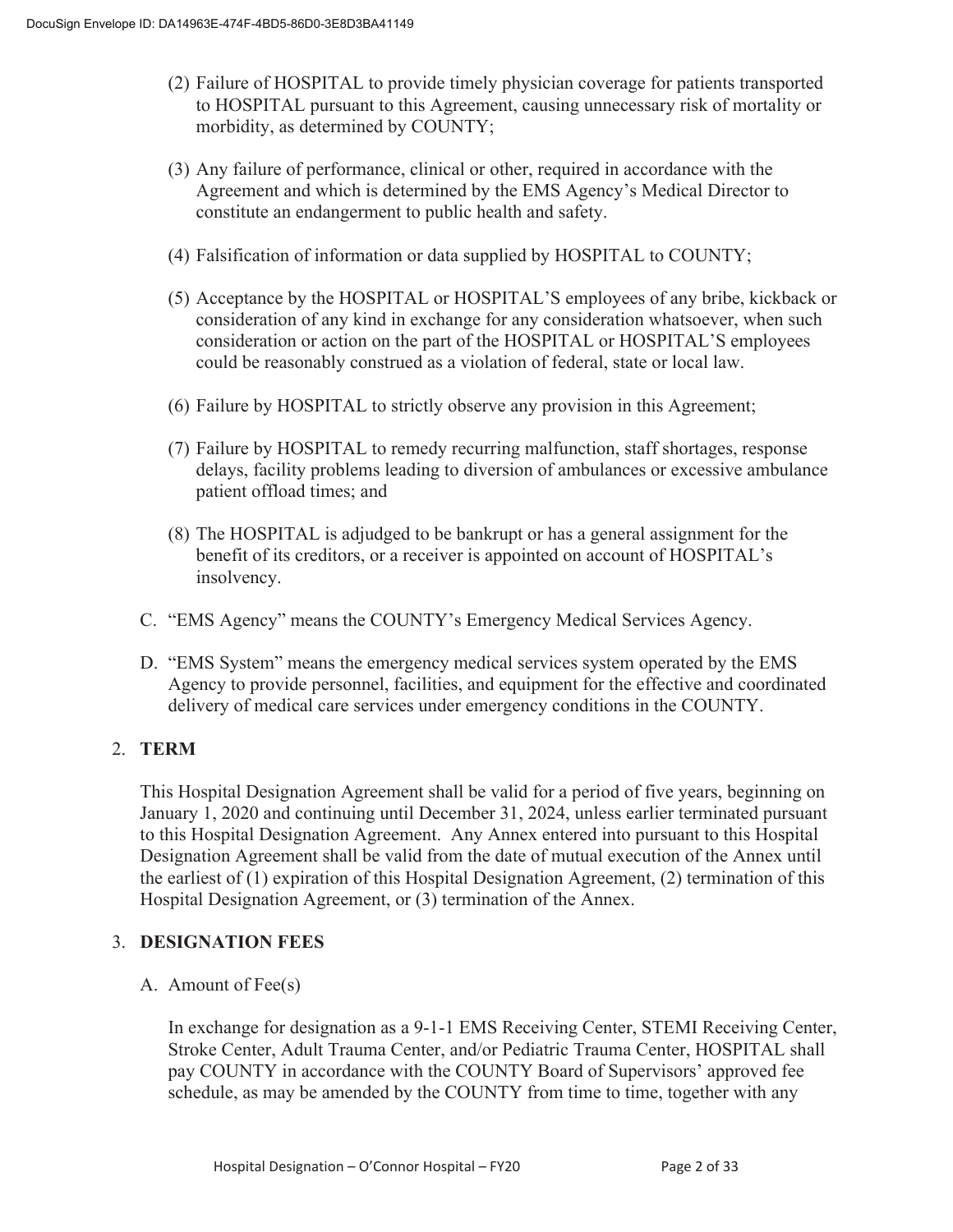fee(s) identified in the attached Annex(es). The fee(s) shall be used to pay the cost to the EMS Agency of administering and evaluating the 9-1-1 EMS Receiving Center system, STEMI Receiving Center system, Stroke Center system, and/or Trauma Center system, as applicable.

B. Payment of Fee(s)

Fee(s) shall be paid in full within thirty (30) calendar days of receipt of an invoice from the COUNTY.

#### 4. **DISCLAIMER**

HOSPITAL acknowledges that COUNTY makes no representation, and does not guarantee that any patients will be delivered, directed, or diverted to HOSPITAL for care pursuant to this Agreement and cannot assure that a minimum number of patients will be delivered to HOSPITAL during the term of this Agreement.

#### 5. **OBLIGATIONS OF HOSPITAL**

- A. HOSPITAL shall comply with all HOSPITAL obligations set forth in the attached Annex(es).
- B. HOSPITAL shall comply with all standards criteria identified within this Agreement, as well as all applicable EMS Agency policies and procedures, as amended from time to time, including but not limited to the Santa Clara County Prehospital Care Policy Manual.
- C. Any transfer of a patient must be in accordance with the Emergency Medical Treatment and Active Labor Act (42 U.S.C § 1395dd), the regulations promulgated thereunder, and applicable EMS Agency policies and procedures, including but not limited to the Santa Clara County Prehospital Care Policy Manual, as amended from time to time.
- D. HOSPITAL shall maintain an adequate number of physicians, surgeons, nurses, and other medical staff possessing that degree of learning and skill ordinarily possessed by medical personnel practicing in the same or similar circumstances.
- E. HOSPITAL shall provide, at HOSPITAL's sole expense, all persons, employees, supplies, equipment, and facilities needed to perform the services required under this Agreement. All such services will be performed by HOSPITAL, or under HOSPITAL's supervision by persons authorized by HOSPITAL to perform such services.
- F. HOSPITAL shall immediately notify the EMS Agency of any circumstances that will prevent HOSPITAL from providing the services described in this Agreement.
- G. HOSPITAL shall comply with any EMS Agency plan of correction, regarding any identified failure to meet any standards identified in this Agreement, within the timeframes established by the EMS Agency.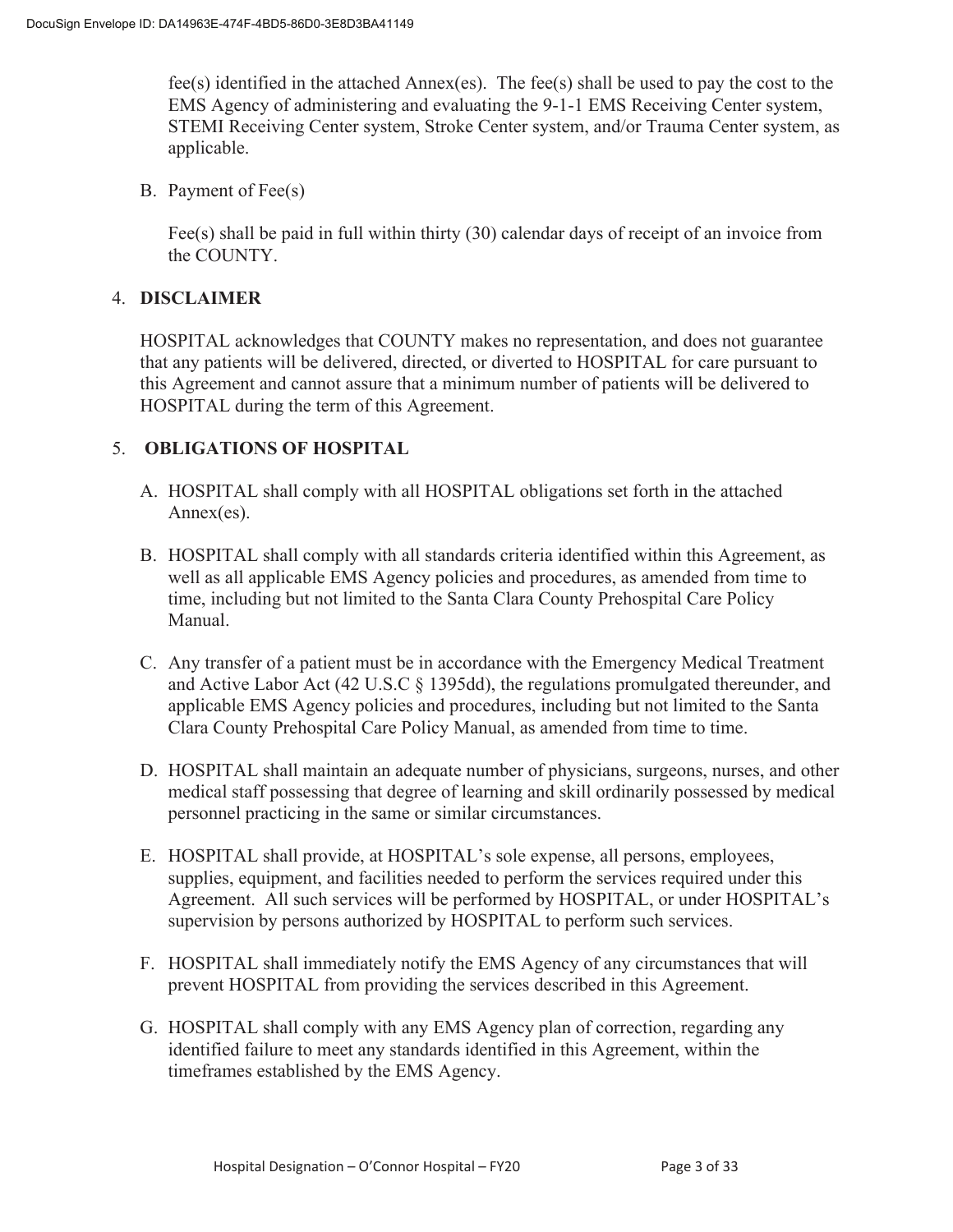H. Required Designation as a 9-1-1 EMS Receiving Center

As a condition of obtaining and maintaining designation as a STEMI Receiving Center, Stroke Center, Adult Trauma Center, or Pediatric Trauma Center, HOSPITAL shall obtain and maintain designation as a 9-1-1 EMS Receiving Center.

- I. Licensing and Accreditation
	- (1) HOSPITAL shall possess a current California Department of Public Health license for basic or comprehensive emergency service.
	- (2) HOSPITAL shall maintain accreditation by the Joint Commission.
	- (3) HOSPITAL shall notify COUNTY within 24 hours any time that HOSPITAL becomes aware that HOSPITAL is not in compliance with any applicable federal, state, or local laws, rules, regulations, policies or procedures related to performance of services under this Agreement. Such notice shall indicate the reason(s), date(s), and time(s) for non-compliance and corrective actions that are being taken to resolve the violation. The COUNTY shall determine, in its sole and absolute discretion, whether the HOSPITAL may continue to receive patients pursuant to this Agreement during the period that corrective actions are underway.
- J. Compliance With All Laws and Regulations

HOSPITAL shall comply with all laws, codes, regulations, rules and orders applicable to its performance under this Agreement, including but not limited to applicable EMS Agency policies and procedures such as the Santa Clara County Prehospital Care Policy Manual, as amended from time to time.

- K. Data Collection/Records
	- (1) HOSPITAL shall maintain patient care, revenue, and expenditure data during the term of this Agreement and for a period of seven (7) years from the termination of this Agreement or until all claims, if any, have been resolved, whichever period is longer, or longer of otherwise required under other provisions of this Agreement. Such records shall be maintained in such a fashion as to be able to separately identify patients served pursuant to each Annex to this Agreement.
	- (2) HOSPITAL shall participate in an electronic data exchange with the EMS Agency. This data shall consist of pre-hospital patient care data coming into the hospital's electronic health record (EHR) system, as well as patient outcome data and billing data being sent back to the EMS Agency's electronic patient care record (ePCR) solution.
	- (3) HOSPITAL shall provide patient outcome data to the EMS Agency through a Hospital Information Exchange (HIE) solution if the EMS Agency adopts and implements such a solution.
	- (4) HOSPITAL shall provide insurance/billing information on 9-1-1 EMS patients transported to the HOSPITAL, to the ambulance company that transported the patient to the facility at time of transport, if possible.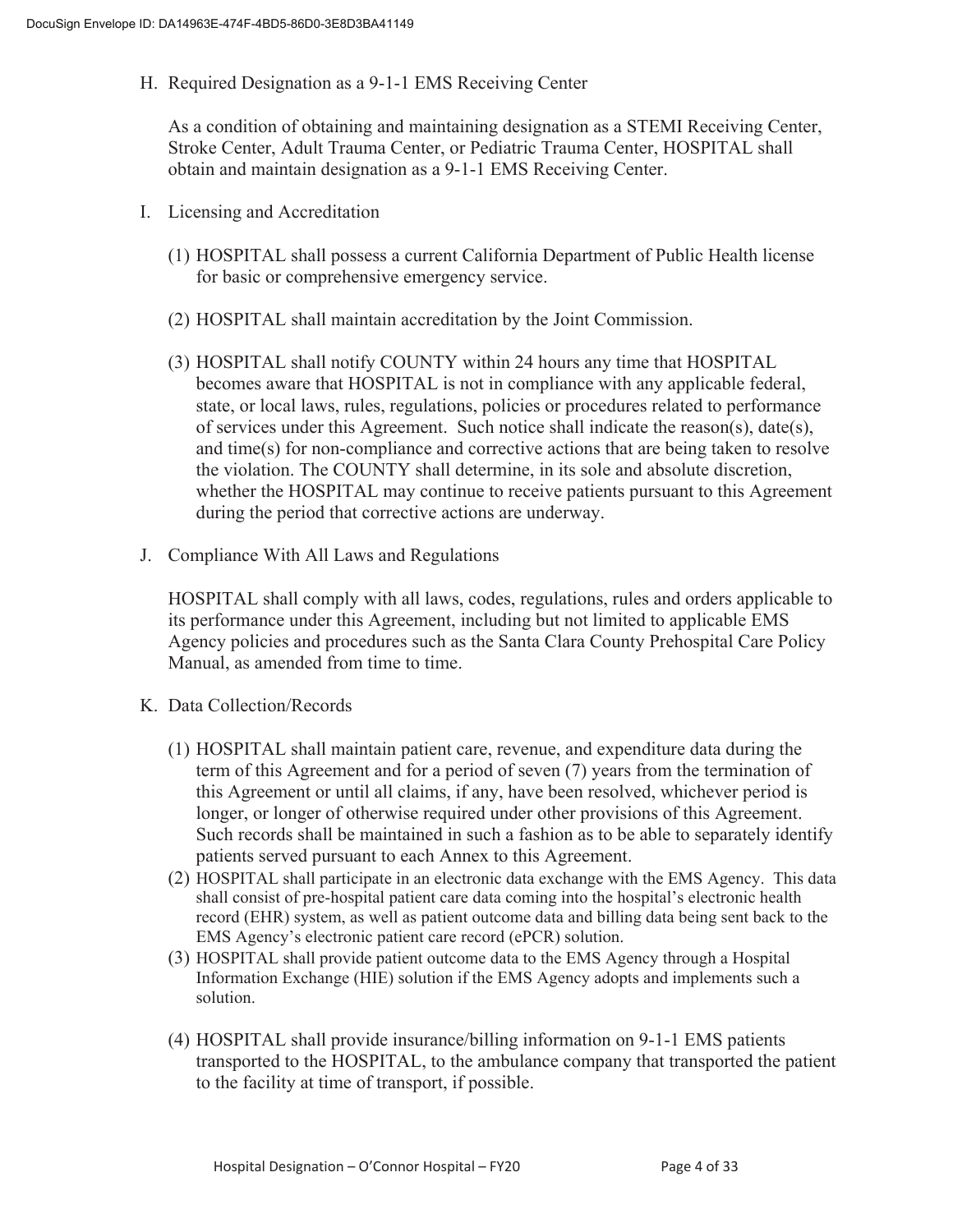- (5) HOSPITAL shall participate in data collection and evaluation studies conducted by the EMS Agency, including but not limited to clinical outcomes, upon request from the EMS Agency.
- (6) HOSPITAL shall submit reports to EMS Agency quarterly or as requested.
- (7) Specific to non-trauma center hospitals: If HOSPITAL is not designated by COUNTY as a Pediatric Trauma Center or Adult Trauma Center, HOSPITAL shall submit specific outcome data quarterly for all patients who are transported by ambulance to the HOSPITAL and then admitted to the HOSPITAL with an ICD-9 (or subsequent ICD-10) injury code between 800-959.9 if they meet COUNTY's prehospital major trauma criteria. It is preferable for a non-trauma center hospital to transfer patients who meet major trauma criteria to a Pediatric Trauma Center or Adult Trauma Center, as applicable. If a non-trauma center hospital receives and admits patients who meet COUNTY's prehospital major trauma criteria, the EMS Agency may require the hospital to submit additional outcome information. This information may include but is not limited to: nature and extent of injuries, diagnostic tests performed, treatment, surgical procedures, unplanned readmissions, complications, ED and hospital disposition data, mortality rates and length of stay. These reports shall be incorporated into the Santa Clara County Trauma Registry.

### 6. **OBLIGATIONS OF COUNTY**

- A. COUNTY shall comply with all COUNTY obligations set forth in the attached Annex(es).
- B. COUNTY shall provide or cause to be provided to HOSPITAL system data related to prehospital care that COUNTY determines shall contribute to continuous quality improvement, provided, however, that this subsection shall not confer any right to HOSPITAL to receive or demand system data from COUNTY.
- C. COUNTY shall develop and promulgate medical control policies and EMS System procedures consistent with applicable federal and state statutes and regulations, and COUNTY ordinances.
- D. COUNTY shall administer and coordinate the EMS System consistent with the Emergency Medical Services System and the Prehospital Emergency Medical Care Personnel Act, codified in California Health and Safety Code Division 2.5.
- E. COUNTY shall use its best efforts to procure funding to maintain the EMS System, including actively seeking grant funding at the federal, state, and local levels.
- F. COUNTY shall provide HOSPITAL with standardized EMS System policies and/or protocols as contained in the Santa Clara County Prehospital Care Policy Manual, as may be amended from time to time.
- G. COUNTY shall develop and coordinate a comprehensive EMS data collection system, in consultation with various EMS System stakeholder committees and HOSPITAL, which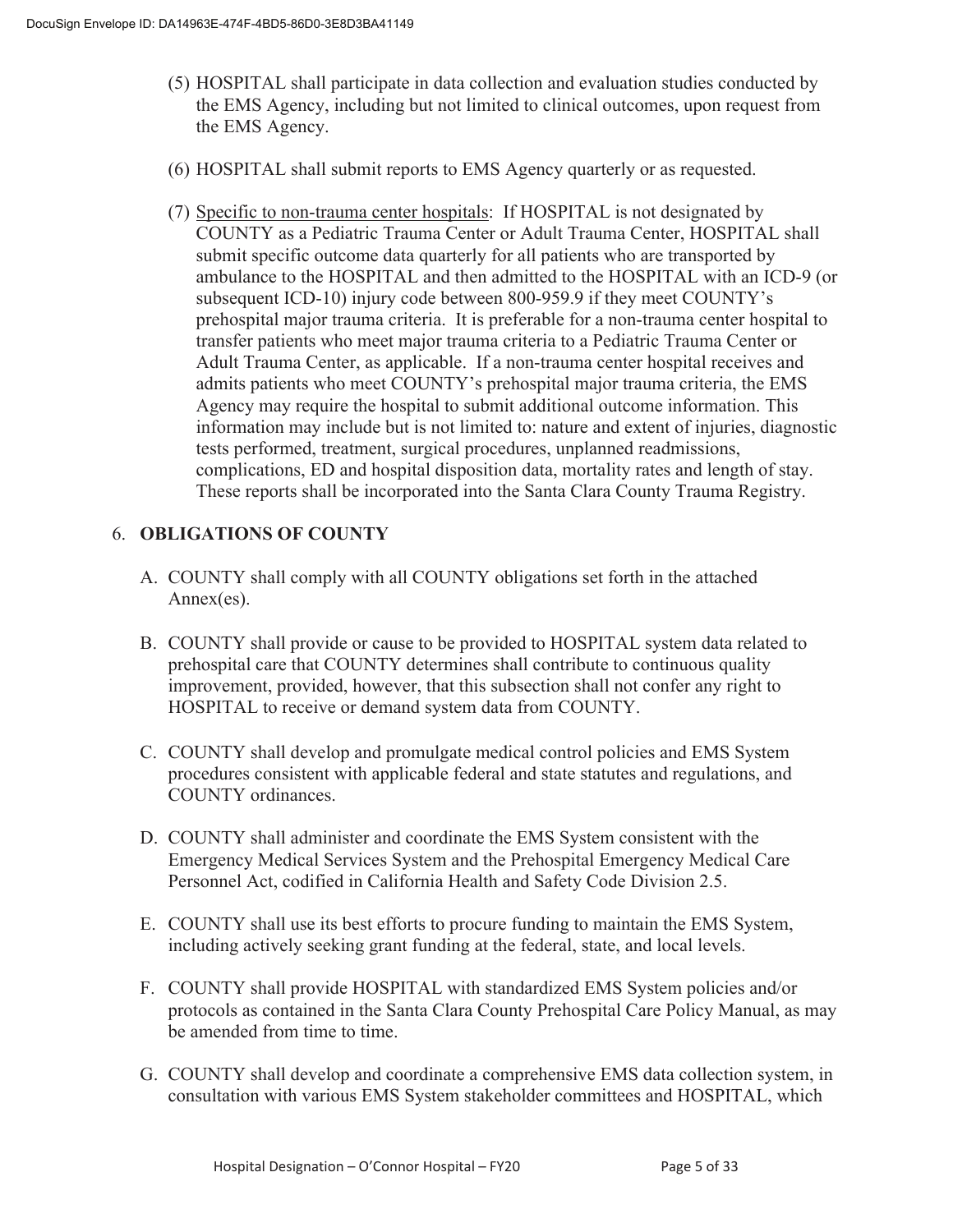includes required data elements, data analysis, report generation, and other details related to evaluating and ensuring the quality of the EMS System.

- H. COUNTY shall develop EMS policies and procedures, clinical protocols and other EMS plans based on the processes described in the EMS Policies and Procedures Manual, as may be revised from time to time by COUNTY. Whenever reasonably possible, COUNTY shall provide HOSPITAL with adequate time to plan, budget and train personnel affected by changes in EMS policies, procedures, clinical protocols or other EMS plans.
- I. COUNTY shall not be liable for any costs or expenses incurred by HOSPITAL to satisfy HOSPITAL's responsibilities under this Agreement, including any costs or expenses incurred by HOSPITAL for services provided to patients lacking the ability to pay for services.

### 7. **MUTUAL COOPERATION**

It is agreed that mutual non-competition among facilities that have entered into Hospital Designation Agreements with COUNTY, as well as their associated helicopter services, is vital to providing optimal medical care under the EMS System. In furtherance of such cooperation, HOSPITAL agrees to provide access to the helipad, if any, located at HOSPITAL to all helicopter services, to the extent necessary to triage and/or transport patients to HOSPITAL pursuant to this Agreement. HOSPITAL shall not charge helicopter services for such landing privileges.

#### 8. **OWNERSHIP, PUBLICATION, REPRODUCTION AND USE OF MATERIALS**

HOSPITAL agrees to meet with all other facilities that have entered into agreements with COUNTY to provide the services described in the attached Annex(es) in order to establish guidelines concerning the publication and use of data relating to the system for providing those services and any other such facility. By way of example, if HOSPITAL has executed an Annex for designation as an Adult Trauma Center or Pediatric Trauma Center, HOSPITAL shall meet with all other Trauma Centers designated by the COUNTY in order to establish guidelines concerning the publication and use of data relating to the trauma system and any other Trauma Center. COUNTY shall note HOSPITAL's contribution of data to any materials, within such materials, that are published or issued as result of this Agreement. Each party shall note the other party's contribution of data to any materials, within such materials, published or issued as a result of this Agreement.

#### 9. **ADVERTISING, MARKETING AND INFORMATION**

Prior to publicly releasing any marketing materials primarily related to the provision of services covered under this Agreement, HOSPITAL shall provide COUNTY the opportunity to comment on and approve any such marketing materials. HOSPITAL shall not represent itself to be the EMS System, a 9-1-1 EMS Receiving Center, a Stroke Center, an Adult Trauma Center, a Pediatric Trauma Center, or a STEMI Receiving Center unless designated by the COUNTY pursuant to this Agreement.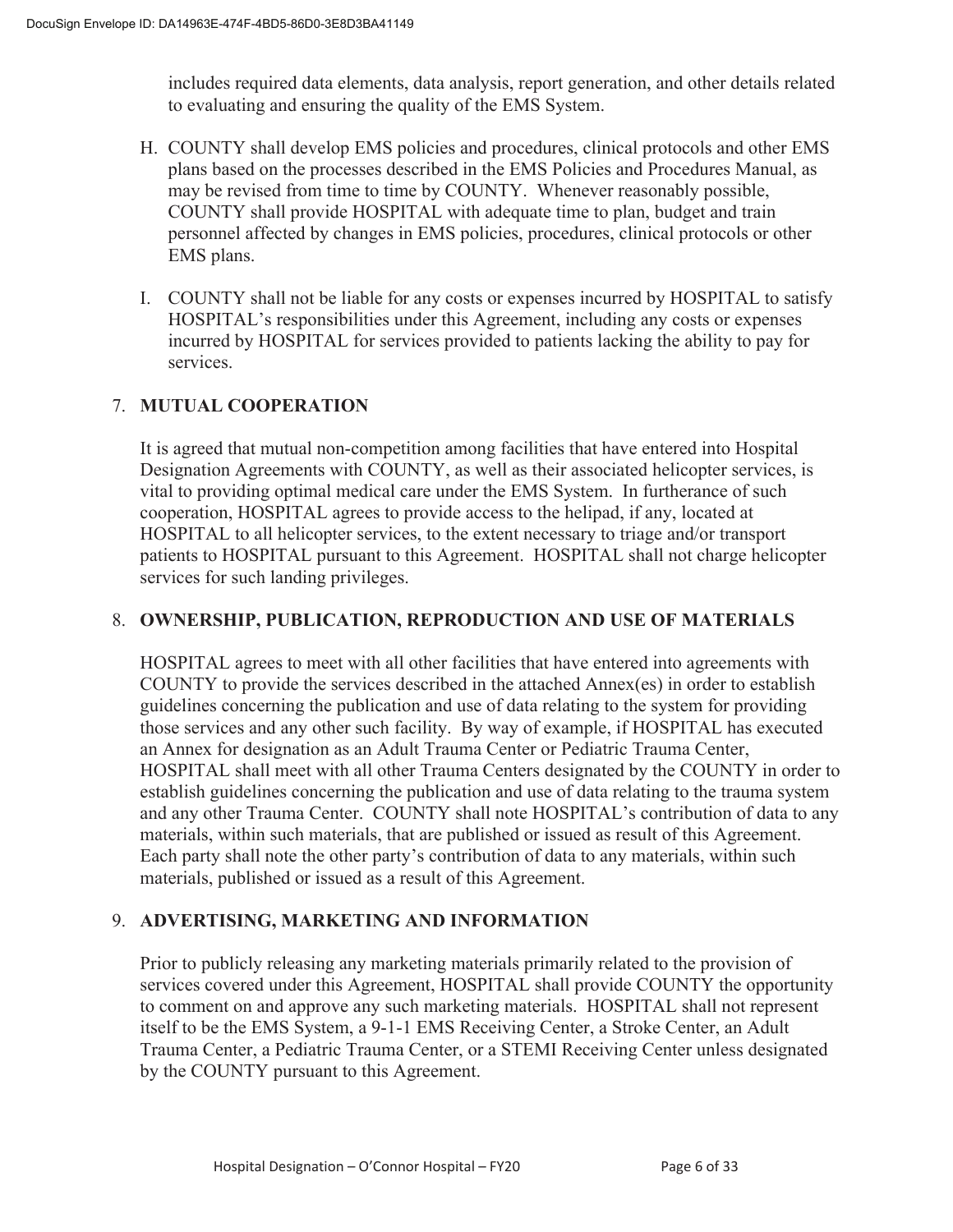#### 10. **PERFORMANCE MONITORING**

The EMS Agency and its authorized representatives shall be entitled to monitor, assess, and evaluate HOSPITAL's performance pursuant to this Agreement. To the extent permitted by law, such monitoring, assessments, or evaluations shall include, but not be limited to, audits, inspection of premises, review of reports, review of patient records, and interviews of HOSPITAL's staff and patients. At any time during normal business hours, as often as the EMS Agency may deem necessary, and to the extent permitted by law, HOSPITAL shall make available to the EMS Agency, upon the EMS Agency's request, all of HOSPITAL's records with respect to all matters covered by this Agreement.

#### 11. **DEBARMENT**

HOSPITAL certifies that (i) employees who provide services hereunder have not been convicted of a criminal offense related to health care and that they are not listed by any federal or state agency as debarred, excluded or otherwise ineligible for participation in federal or state funded health care programs; (ii) HOSPITAL has performed an appropriate screen of these employees prior to making this certification; and (iii) it shall screen all new employees who provide services under this Agreement. HOSPITAL certifies that HOSPITAL has not been convicted of a criminal offense related to health care, nor is HOSPITAL listed by any federal or state agency as debarred, excluded or otherwise ineligible for participation in federal or state funded health care programs. HOSPITAL agrees that if any of its employees providing services under this Agreement are convicted of a crime related to health care or debarred, such employees shall be removed from any responsibility or involvement in the provision of services under this Agreement once the criminal conviction or debarment is final. HOSPITAL shall notify COUNTY of the pendency of such charges or proposed debarment or exclusion against it or against HOSPITAL's employees. HOSPITAL shall indemnify, defend and hold harmless COUNTY for any loss or damage resulting from HOSPITAL's or HOSPITAL's employees' criminal conviction, debarment or exclusion.

#### 12. **CONFLICTS OF INTEREST**

HOSPITAL acknowledges that ambulances shall be directed by EMS Agency policies and procedures. Neither HOSPITAL nor COUNTY shall exert any direct or indirect influence that would cause or contribute to the diversion of an ambulance in violation of EMS Agency policies and procedures. HOSPITAL and COUNTY shall comply with all applicable federal, state, and local conflict of interest laws and regulations.

#### 13. **CONFIDENTIALITY**

The parties agree to maintain the confidentiality of all patient information and records obtained in the course of providing services under this Agreement, in accordance with all applicable federal and state statutes and regulations and local ordinances. Such information shall be divulged only as provided by law. COUNTY agrees that it is a "Health Oversight Agency" under HIPAA and, therefore, a Business Associate Agreement is not necessary. Nothing in this Agreement shall require HOSPITAL to provide or disclose to COUNTY, or anyone else, the following: (a) documents generated solely in anticipation of malpractice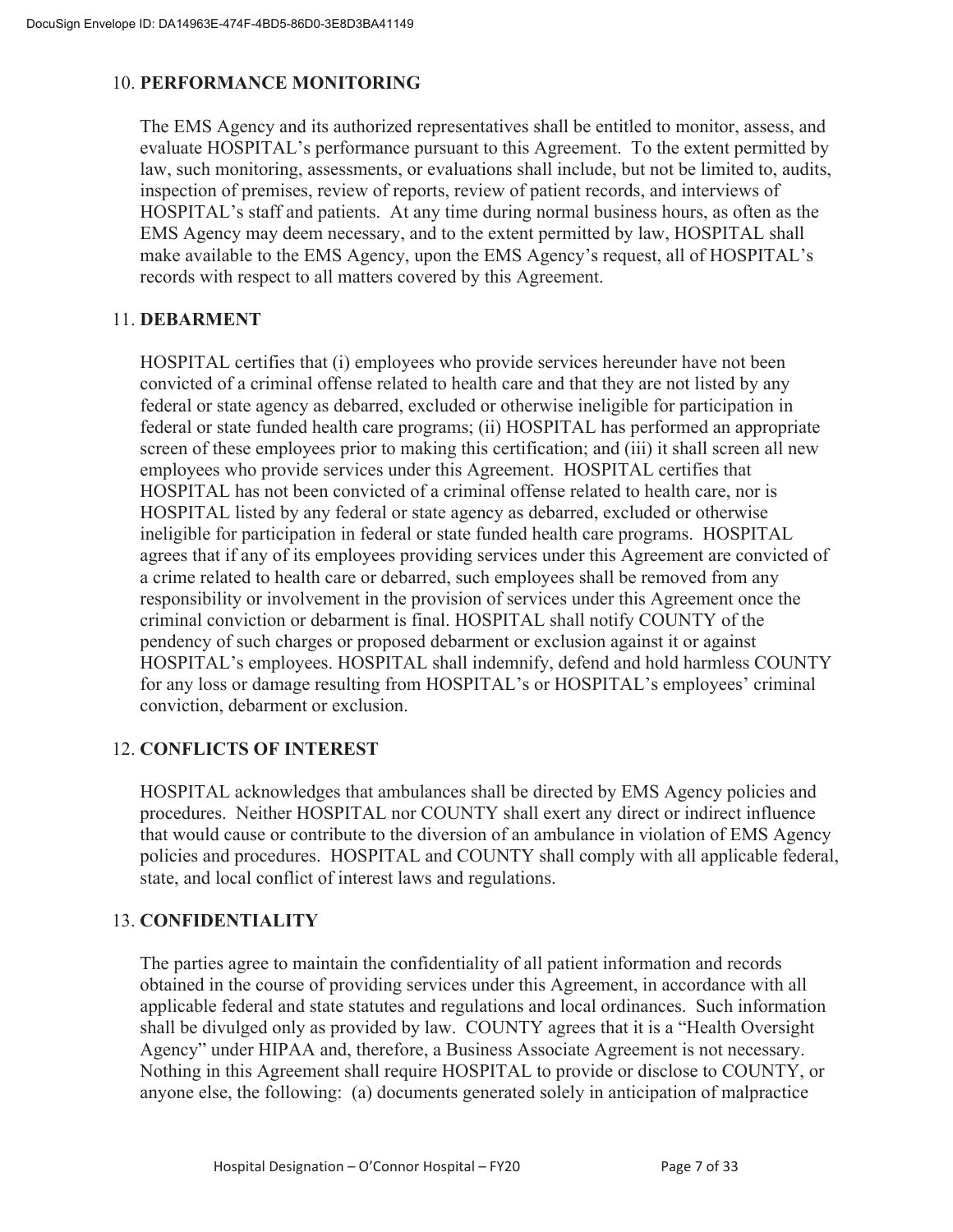litigation, and (b) documents by, or for the use of, any medical staff committee having the responsibility of evaluation and improvement of the quality of care rendered in the hospital.

Nothing in this Agreement shall require HOSPITAL to provide or disclose to COUNTY, or anyone else, the following: (a) documents generated solely in anticipation of malpractice litigation, and (b) documents by, or for the use of, any medical staff committee having the responsibility of evaluation and improvement of the quality of care rendered in the hospital (hereafter, "Medical Staff Committee Documents".) In the event that HOSPITAL in its discretion chooses to share Medical Staff Committee documents or the contents thereof with County, County acknowledges that such documents may be protected under California Evidence Code Section 1157 and agrees to strictly maintain the confidentiality of documents protected under Evidence Code Section 1157.

#### 14. **INDEMNIFICATION AND INSURANCE**

HOSPITAL and COUNTY shall comply with the applicable indemnification and insurance provisions attached as Exhibit A.

#### 15. **DISPUTE RESOLUTION**

- A. HOSPITAL shall identify specific individuals and provide their contact information for those who are authorized to assist the EMS Agency with dispute resolution under this Agreement.
- B. HOSPITAL shall respond to written requests of the EMS Agency for information regarding any perceived dispute within five (5) business days, unless otherwise mutually agreed, following receipt of such request.
- C. HOSPITAL is encouraged to resolve normal day-to-day operational concerns directly with involved parties, such as other EMS System providers and hospitals. If a dispute is not resolved at this level, the HOSPITAL may refer the dispute to the Director of the EMS Agency for further review and action.

#### 16. **TERMINATION**

- A. Termination without Cause. Either party may terminate this Agreement, either in whole or in part, for convenience at any time without penalty or liability by giving 180 days prior written notice specifying the effective date and scope of such termination.
- B. Termination for Cause.
	- (1) In the event of a condition or circumstance constituting Cause for termination, the COUNTY shall have all rights and remedies available at law or in equity under this Agreement, including the right to terminate this Agreement, either in whole or in part.
	- (2) If COUNTY determines that Cause exists for potential termination of this Agreement, either in whole or in part, the COUNTY shall provide reasonable notice to HOSPITAL of the Cause. HOSPITAL shall have up to thirty (30) days to either cure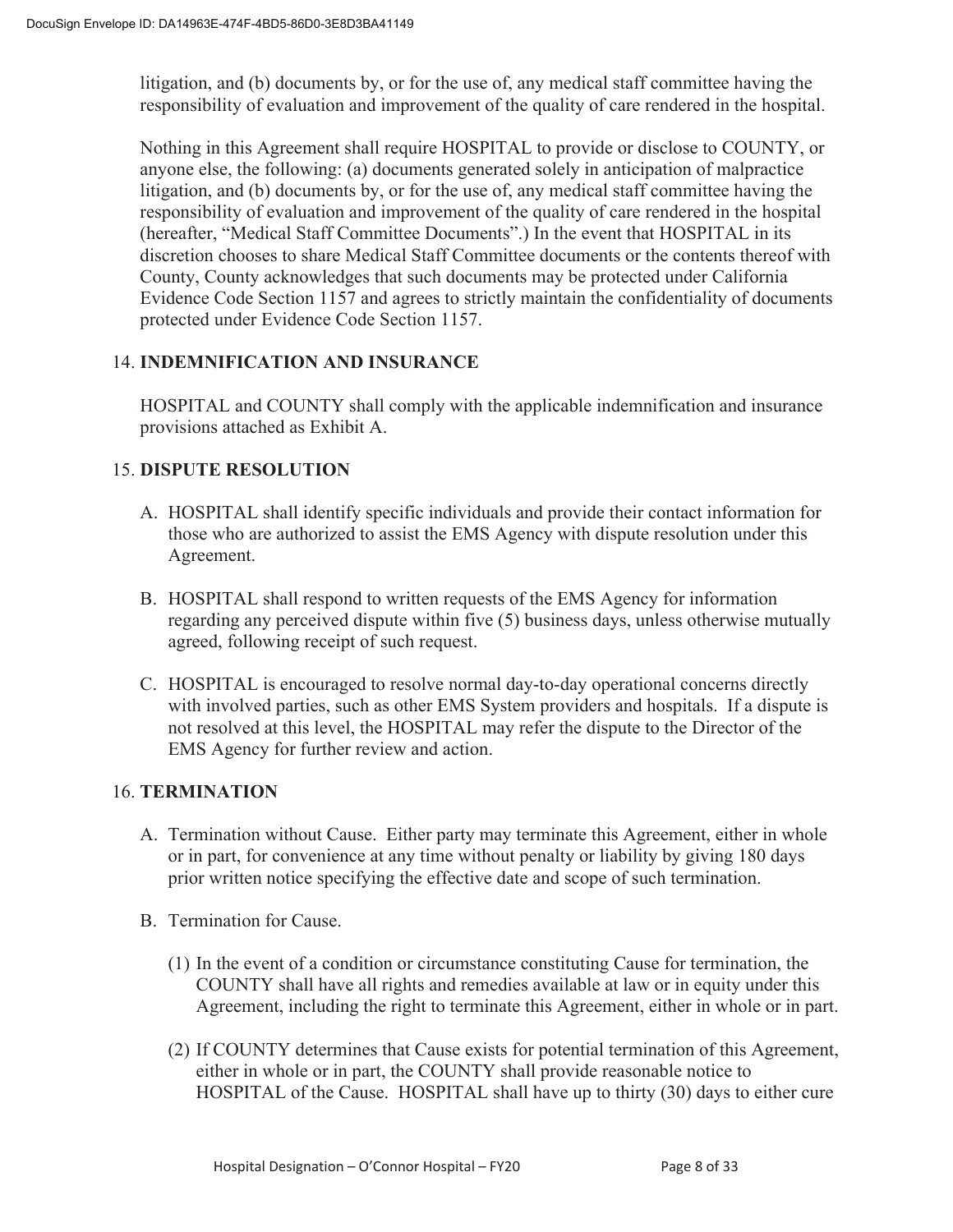the default or provide evidence to the reasonable satisfaction of the COUNTY that Cause for termination does not exist. If HOSPITAL has not cured the default, or if the default cannot be reasonably cured, within the 30 day cure period, COUNTY may, at its option, decide whether to (a) give HOSPITAL additional time to cure while retaining the right to immediately terminate at any point thereafter for cause; or (b) terminate immediately for Cause.

- (3) In the event that the COUNTY determines that the Cause for termination poses a danger to public health or safety, the COUNTY may, in its sole and absolute discretion, decide not to allow HOSPITAL to have a cure period and immediately terminate this Agreement, either in whole or in part, without penalty upon issuing either oral or written notice to HOSPITAL.
- C. Consequences of Termination. In the event of COUNTY's termination of this Agreement, either in whole or in part, the HOSPITAL shall be liable for costs, if any, incurred by the COUNTY because of HOSPITAL's default. HOSPITAL shall promptly reimburse the COUNTY for the full amount of its liability, or, at COUNTY's option, the COUNTY may offset such liability from any payment due to HOSPITAL under any contract with the COUNTY.

### 17. **BUDGETARY CONTINGENCY**

Performance and/or payment by the COUNTY pursuant to this Agreement is contingent upon the appropriation of sufficient funds by the COUNTY for services covered by this Agreement. If funding is reduced or deleted by the COUNTY for services covered by this Agreement, the COUNTY may, at its option and without penalty or liability, terminate this Agreement or offer an amendment to this Agreement indicating the reduced amount.

#### 18. **ASSIGNMENT AND DELEGATION**

HOSPITAL shall not assign any of its rights or delegate any of its duties under this Agreement, either in whole or in part, without the prior written consent of COUNTY. No Assignment or Delegation shall release HOSPITAL from any of its obligations or alter any of its obligations to be performed under the Agreement. This provision shall not be applicable to services agreements or contracts or similar arrangements usually and customarily entered into by medical facilities to obtain or arrange for professional medical services, administrative support, equipment, supplies or technical support.

#### 19. **COMPLIANCE WITH ALL LAWS, INCLUDING NONDISCRIMINATION, EQUALOPPORTUNITY AND WAGE THEFT PREVENTION**

(1) Compliance with All Laws. Contractor shall comply with all applicable Federal, State, and local laws, regulations, rules, and policies (collectively, "Laws"), including but not limited to the non-discrimination, equal opportunity, and wage and hour Laws referenced in the paragraphs below.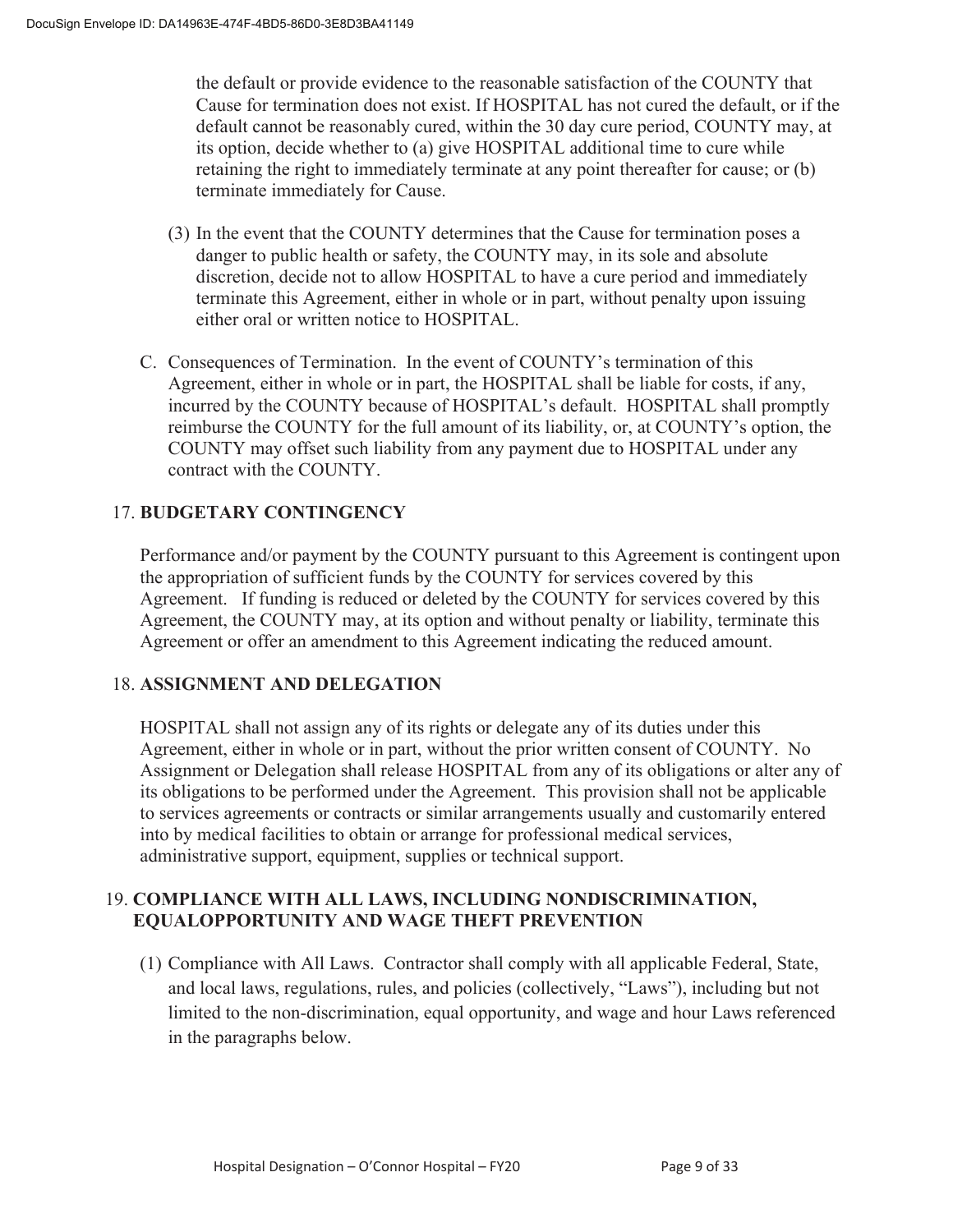- (2) Compliance with Non-Discrimination and Equal Opportunity Laws: Contractor shall comply with all applicable Laws concerning nondiscrimination and equal opportunity in employment and contracting, including but not limited to the following: Santa Clara County's policies for contractors on nondiscrimination and equal opportunity; Title VII of the Civil Rights Act of 1964 as amended; Americans with Disabilities Act of 1990; the Age Discrimination in Employment Act of 1967; the Rehabilitation Act of 1973 (Sections 503 and 504); the Equal Pay Act of 1963; California Fair Employment and Housing Act (Gov. Code § 12900 et seq.); California Labor Code sections 1101, 1102, and 1197.5; and the Genetic Information Nondiscrimination Act of 2008. In addition to the foregoing, Contractor shall not discriminate against any subcontractor, employee, or applicant for employment because of age, race, color, national origin, ancestry, religion, sex, gender identity, gender expression, sexual orientation, mental disability, physical disability, medical condition, political belief, organizational affiliation, or marital status in the recruitment, selection for training (including but not limited to apprenticeship), hiring, employment, assignment, promotion, layoff, rates of pay or other forms of compensation. Nor shall Contractor discriminate in the provision of services provided under this contract because of age, race, color, national origin, ancestry, religion, sex, gender identity, gender expression, sexual orientation, mental disability, physical disability, medical condition, political beliefs, organizational affiliations, or marital status.
- (3) Compliance with Wage and Hour Laws: Contractor shall comply with all applicable wage and hour Laws, which may include but are not limited to, the Federal Fair Labor Standards Act, the California Labor Code, and, if applicable, any local minimum wage, prevailing wage, or living wage Laws.
- (4) Definitions: For purposes of this section, the following definitions shall apply. A "Final Judgment" shall mean a judgment, decision, determination, or order (a) which is issued by a court of law, an investigatory government agency authorized by law to enforce an applicable Law, an arbiter, or arbitration panel and (b) for which all appeals have been exhausted or the time period to appeal has expired. For pay equity Laws, relevant investigatory government agencies include the federal Equal Employment Opportunity Commission, the California Division of Labor Standards Enforcement, and the California Department of Fair Employment and Housing. Violation of a pay equity Law shall mean unlawful discrimination in compensation on the basis of an individual's sex, gender, gender identity, gender expression, sexual orientation, race, color, ethnicity, or national origin under Title VII of the Civil Rights Act of 1964 as amended, the Equal Pay Act of 1963, California Fair Employment and Housing Act, or California Labor Code section 1197.5, as applicable. For wage and hour Laws, relevant investigatory government agencies include the federal Department of Labor, the California Division of Labor Standards Enforcement, and the City of San Jose's Office of Equality Assurance.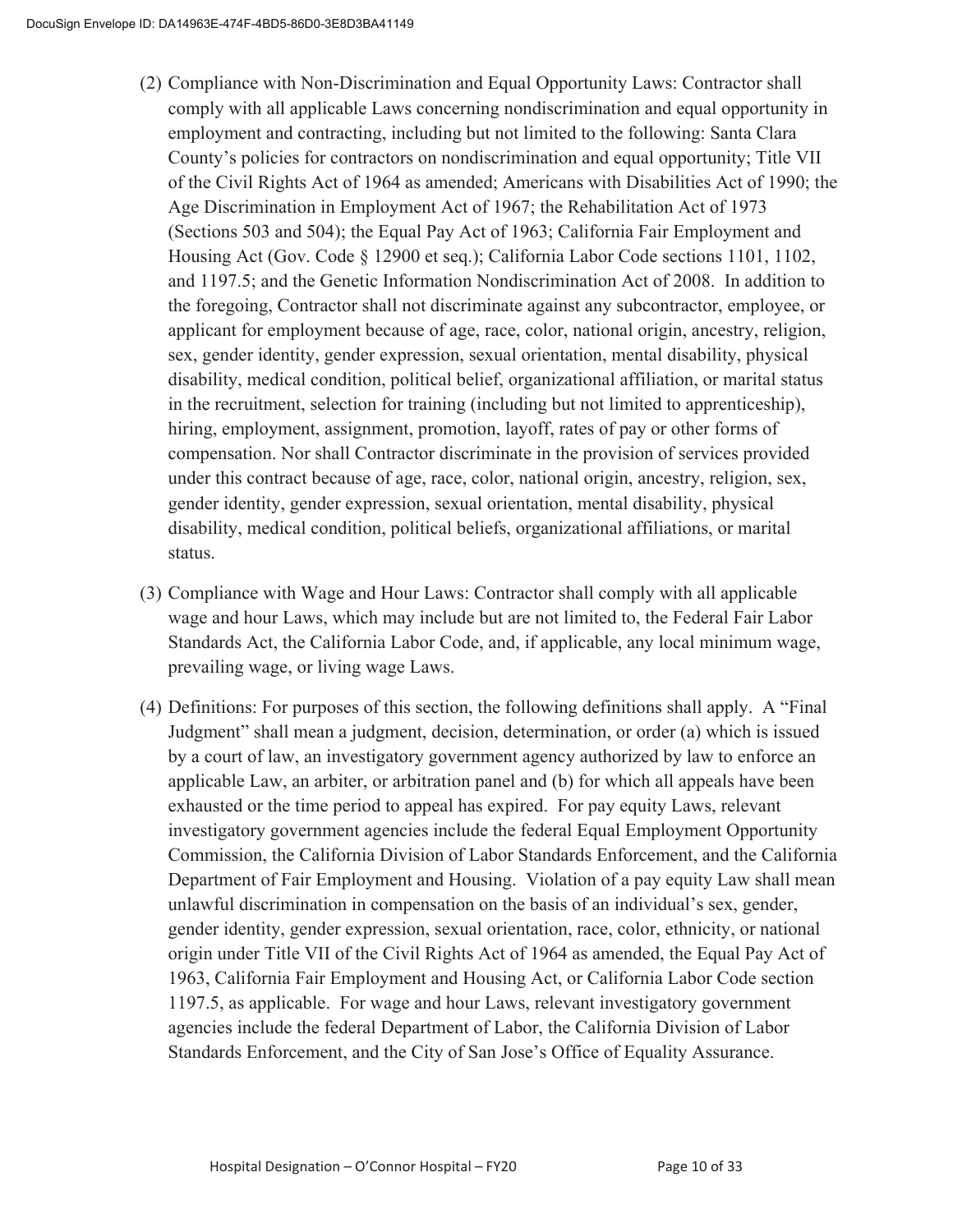- (5) Prior Judgments, Decisions or Orders against Contractor: By signing this Agreement, Contractor affirms that it has disclosed any final judgments that (A) were issued in the five years prior to executing this Agreement by a court, an investigatory government agency, arbiter, or arbitration panel and (B) found that Contractor violated an applicable wage and hour law or pay equity law. Contractor further affirms that it has satisfied and complied with – or has reached Agreement with the County regarding the manner in which it will satisfy – any such final judgments.
- (6) Violations of Wage and Hour Laws or Pay Equity Laws During Term of Contract: If at any time during the term of this Agreement, Contractor receives a Final Judgment rendered against it for violation of an applicable wage and hour Law or pay equity Law, then Contractor shall promptly satisfy and comply with any such Final Judgment. Contractor shall inform the Office of the County Executive-Office of Countywide Contracting Management (OCCM) of any relevant Final Judgment against it within 30 days of the Final Judgment becoming final or of learning of the Final Judgment, whichever is later. Contractor shall also provide any documentary evidence of compliance with the Final Judgment within 5 days of satisfying the Final Judgment. Any notice required by this paragraph shall be addressed to the Office of the County Executive-OCCM at 70 W. Hedding Street, East Wing, 11th Floor, San José, CA 95110. Notice provisions in this paragraph are separate from any other notice provisions in this Agreement and, accordingly, only notice provided to the Office of the County Executive-OCCM satisfies the notice requirements in this paragraph.
- (7) Access to Records Concerning Compliance with Pay Equity Laws: In addition to and notwithstanding any other provision of this Agreement concerning access to Contractor's records, Contractor shall permit the County and/or its authorized representatives to audit and review records related to compliance with applicable pay equity Laws. Upon the County's request, Contractor shall provide the County with access to any and all facilities and records, including but not limited to financial and employee records, that are related to the purpose of this Section, except where prohibited by federal or state laws, regulations or rules. County's access to such records and facilities shall be permitted at any time during Contractor's normal business hours upon no less than 10 business days' advance notice.
- (8) Pay Equity Notification: Contractor shall (1) at least once in the first year of this Agreement and annually thereafter, provide each of its employees working in California and each person applying to Contractor for a job in California

(collectively, "Employees and Job Applicants") with an electronic or paper copy of all applicable pay equity Laws or (2) throughout the term of this Agreement, continuously post an electronic copy of all applicable pay equity Laws in conspicuous places accessible to all of Contractor's Employees and Job Applicants.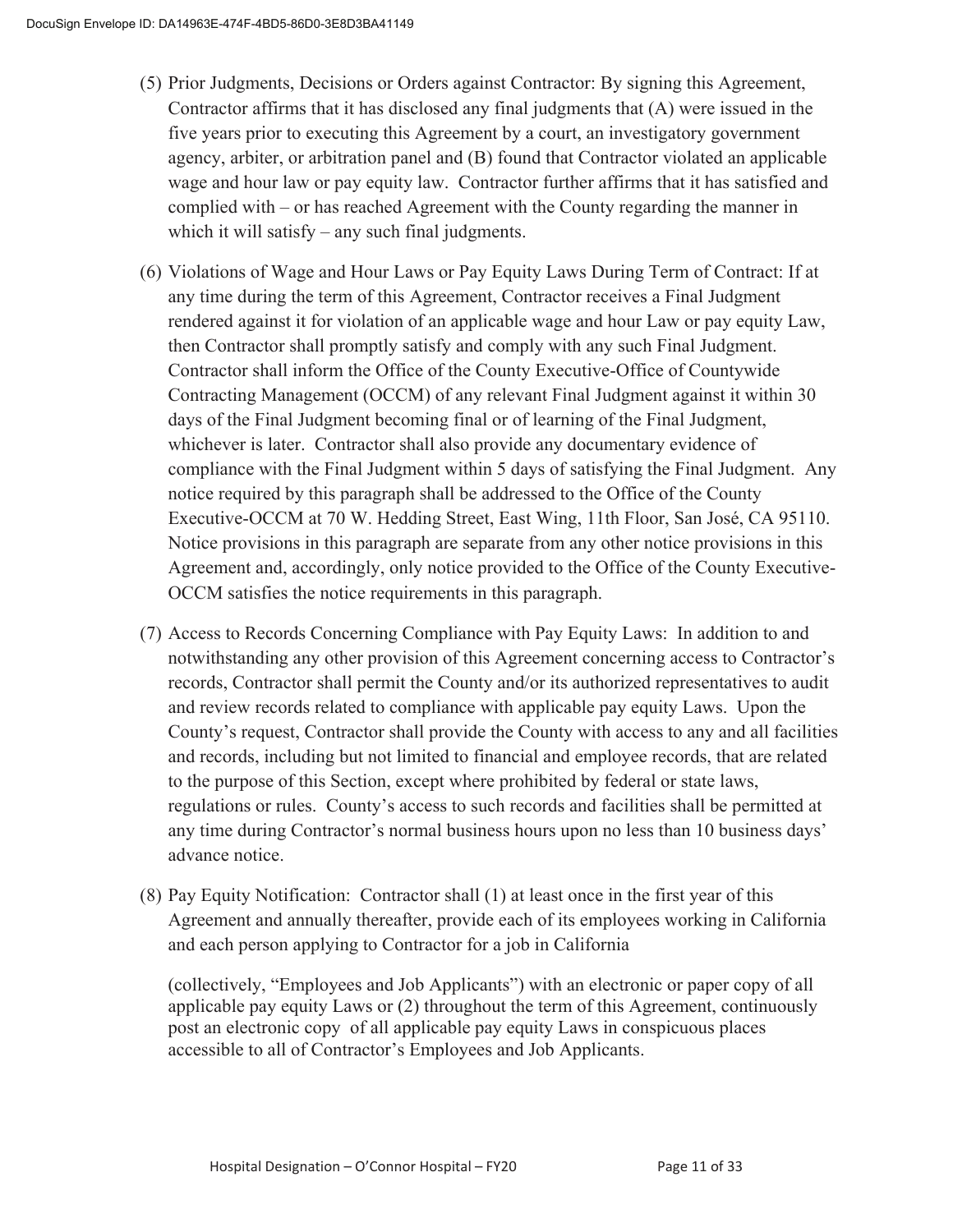- (9) Material Breach: Failure to comply with any part of this Section shall constitute a material breach of this Agreement. In the event of such a breach, the County may, in its discretion, exercise any or all remedies available under this Agreement and at law. County may, among other things, take any or all of the following actions:
	- (i) Suspend or terminate any or all parts of this Agreement.
	- (ii) Withhold payment to Contractor until full satisfaction of a Final Judgment concerning violation of an applicable wage and hour Law or pay equity Law.
	- (iii) Offer Contractor an opportunity to cure the breach.

(10) Subcontractors: Contractor shall impose all of the requirements set forth in this Section on any subcontractors permitted to perform work under this Agreement. This includes ensuring that any subcontractor receiving a Final Judgment for violation of an applicable Law promptly satisfies and complies with such Final Judgment.

#### 20. **ENTIRE AGREEMENT**

 This Agreement contains the entire agreement between the parties relating to the rights granted and the obligations assumed by the parties with respect to the subject matter hereof. This Agreement supersedes all prior and contemporaneous agreements, either oral or in writing, with respect to the subject matter hereof.

#### 21. **NO THIRD PARTY RIGHTS**

No provision in this Agreement shall be construed to confer any rights to any third person or entity.

#### 22. **INDEPENDENT PROVIDER STATUS**

This Agreement is not intended, and shall not be construed, to create the relationship of agent, servant, employee, partnership, joint venture, or association, between either party to this Agreement. HOSPITAL understands and agrees that all HOSPITAL employees rendering prehospital emergency medical care services under this Agreement are, for purposes of Workers' Compensation liability, employees solely of the HOSPITAL and not of COUNTY.

#### 23. **SEVERABILITY**

Should any part of this Agreement be held to be invalid, illegal, or unenforceable in any respect, such invalidity, illegality, or unenforceability shall not affect the validity of the remainder of the contract which shall continue in full force and effect, provided that such remainder can, absent the excised portion, be reasonably interpreted to give the effect to the intentions of the parties.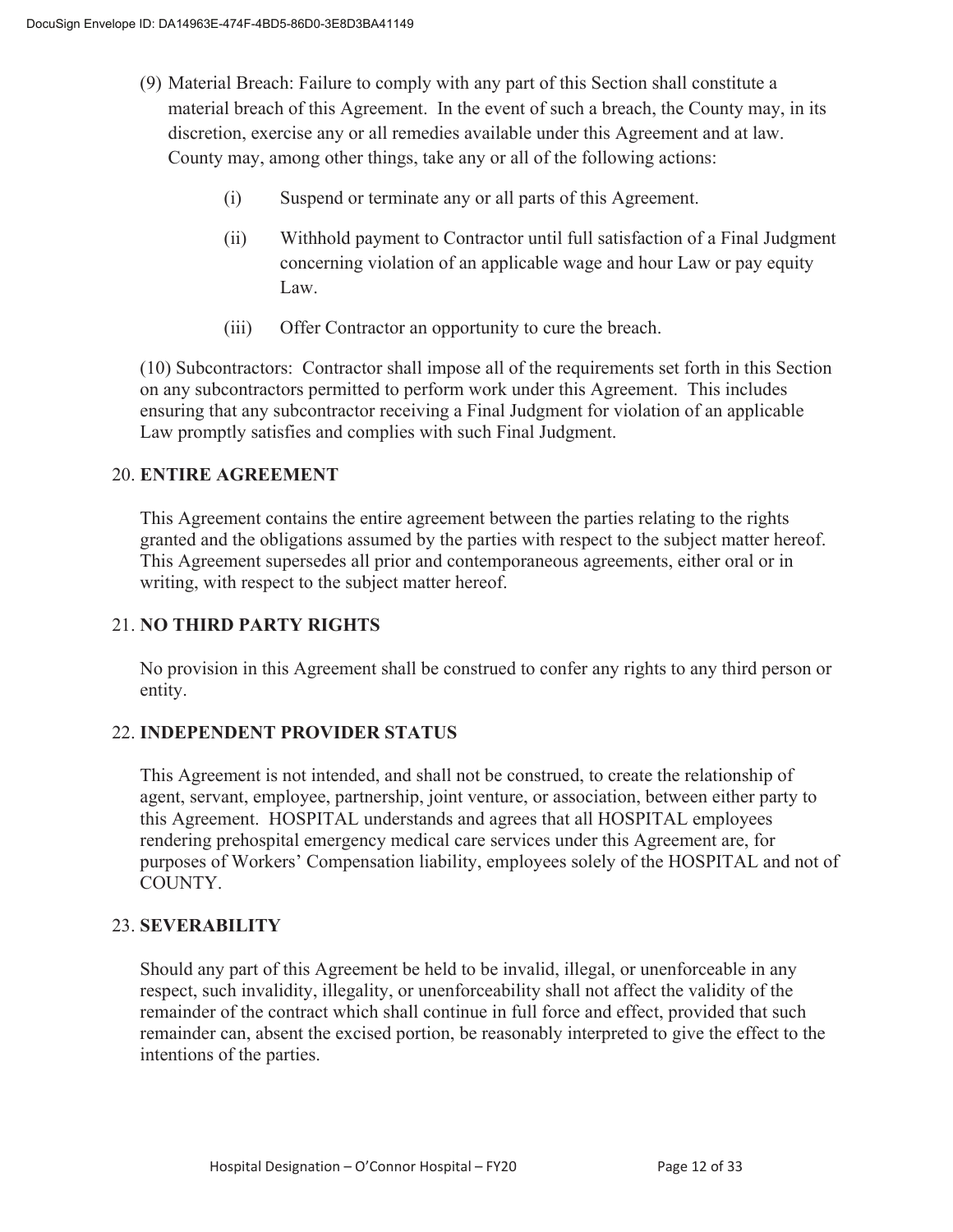#### 24. **GOVERNING LAW; VENUE**

This Agreement has been executed and delivered in, and shall be construed and enforced in accordance with, the laws of the State of California. Proper venue for legal action regarding this Agreement shall be in the County of Santa Clara.

#### 25. **WAIVER**

No delay or failure to require performance of any provision of this Agreement shall constitute a waiver of that provision as to that or any other instance. Any waiver granted by a party must be in writing and shall apply to the specific instance expressly stated.

#### 26. **NOTICES**

Any and all notices required, permitted, or desired to be given hereunder by one party to the other shall be in writing and shall be delivered to the other party personally or by United States mail, certified or registered, postage prepaid, return receipt requested, to the parties at the following addresses and to the attention of the person named.

The EMS Agency Director shall have the authority to issue all notices which are required or permitted by COUNTY hereunder. Addresses and persons to be notified may be changed by one party by giving at least ten (10) calendar days prior written notice thereof to the other.

Notices to COUNTY shall be addressed as follows:

EMS Agency Director County of Santa Clara Emergency Medical Services Agency 700 Empey Way San Jose, CA 95128

Notices to HOSPITAL shall be addressed as follows:

Paul E. Lorenz Chief Executive Officer 2105 Forest Ave San Jose, CA 95128

#### 27. **COUNTY NO-SMOKING POLICY**

HOSPITAL and its employees, agents and subcontractors, shall comply with the COUNTY's No-Smoking Policy, as set forth in the Board of Supervisors Policy Manual section 3.47 (as amended from time to time), which prohibits smoking: (1) at the Santa Clara Valley Medical Center Campus and all COUNTY-owned and operated health facilities, (2) within 30 feet surrounding COUNTY-owned buildings and leased buildings where the COUNTY is the sole occupant, and (3) in all COUNTY vehicles.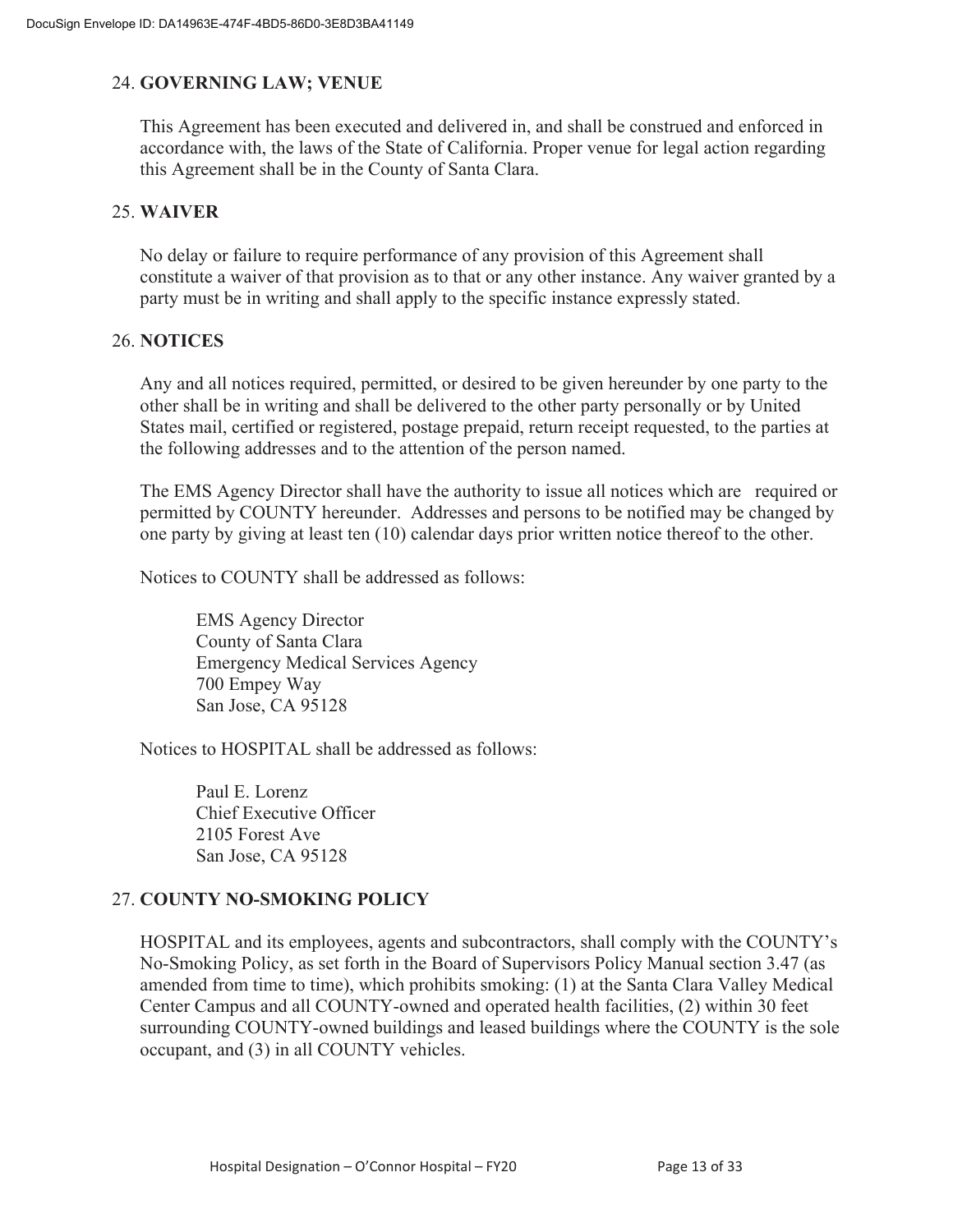#### 28. **COUNTERPARTS**

This Agreement may be executed in one or more counterparts, each of which shall be considered an original, but all of which together shall constitute one and the same instrument.

IN WITNESS WHEREOF, this Agreement is entered into by the parties.

2/3/2020

**Theresa G. Therilus Date Date** Paul E. Lorenz Date **Date** Interim Director of Procurement Chief Executive Officer Procurement Department **O'Connor Hospital** 

# **Approved BY:**<br> **CD** DocuSigned by:

 $Jack!$   $Jolkl$   $Jolkl$   $Jolkl$   $Jolkl$ 1/22/2020

**Jackie Lowther, RN, Director Date** Emergency Medical Services Agency

## **Approved BY:**<br>
<u>—</u>DocuSigned by:

René *G.* Santiago **REDES ASSESS TO A REDES CONTROLLER CONTROL**<br> **Rene G. Santiago** Date 1/24/2020

Deputy County Executive County of Santa Clara Health System

# **Approved BY:**<br>  $\sum_{\text{Docusigned by:}}$

 John Cookinham **John Cookinham Date** 1/23/2020

Chief Financial Officer County of Santa Clara Health System

#### **APPROVED AS TO FORM AND LEGALITY BY:**

| <b>DOUGOINING MY.</b><br>Wesley Dodd                  | 1/22/2020 |  |
|-------------------------------------------------------|-----------|--|
| $Q = 9BAYF1608BBD485$<br><b><i>VV CSICY DOUGH</i></b> | Date      |  |

Deputy County Counsel

Attachments

| Exhibit A:  | Indemnification and Insurance               |
|-------------|---------------------------------------------|
| Annex A:    | Designation as a 9-1-1 EMS Receiving Center |
| Annex B:    | Designation as a Stroke Center              |
| Annex $C$ : | Designation as a STEMI Receiving Center     |

## CC<sup>-DocuSigned by:<br> **COUNTY HOSPITAL**</sup>

 $\left[ \text{rank } C, \text{rank } C \right]$ 1/17/2020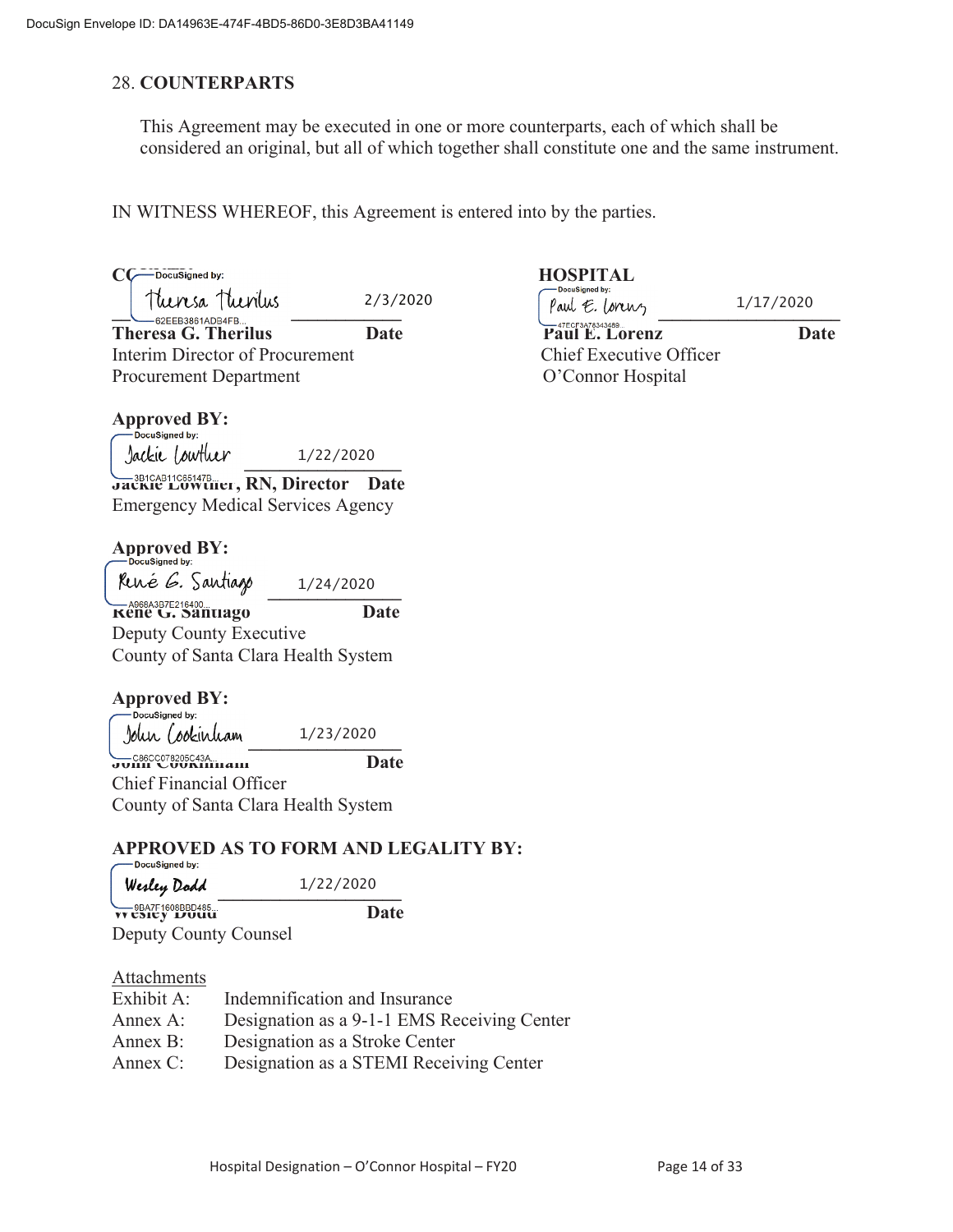#### **EXIHBIT A Indemnification and Insurance**  (modified 12/2019)

#### Indemnity

Each of the parties shall indemnify, defend, and hold the other party, their officers, board members, employees and agents, harmless from any claim, expense or cost, damage or liability imposed for injury occurring by reason of the negligent acts or omissions or willful misconduct of the indemnifying party, its officers, board members, employees or agents, under or in connection with or arising out of any work, authority or services provided by such party under this Agreement.

#### Insurance

Without limiting the Contractor's indemnification of the County, the Contractor shall provide and maintain at its own expense, during the term of this Agreement, or as may be further required herein, the following insurance coverages and provisions:

#### A. Evidence of Coverage

 Prior to commencement of this Agreement, the Contractor shall provide a Certificate of Insurance certifying that coverage as required herein has been obtained. Individual endorsements executed by the insurance carrier shall accompany the certificate. In addition, a certified copy of the policy or policies shall be provided by the Contractor upon request.

 This verification of coverage shall be sent to the requesting County department, unless otherwise directed. The Contractor shall not receive a Notice to Proceed with the work under the Agreement until it has obtained all insurance required and such insurance has been approved by the County. This approval of insurance shall neither relieve nor decrease the liability of the Contractor.

#### B. Qualifying Insurers

 All coverages, except surety, shall be issued by companies which hold a current policy holder's alphabetic and financial size category rating of not less than A- V, according to the current Best's Key Rating Guide or a company of equal financial stability that is approved by the County's Insurance Manager.

#### C. Notice of Cancellation

All coverage as required herein shall not be canceled or changed so as to no longer meet the specified County insurance requirements without 30 days' prior written notice of such cancellation or change being delivered to the County of Santa Clara or their designated agent.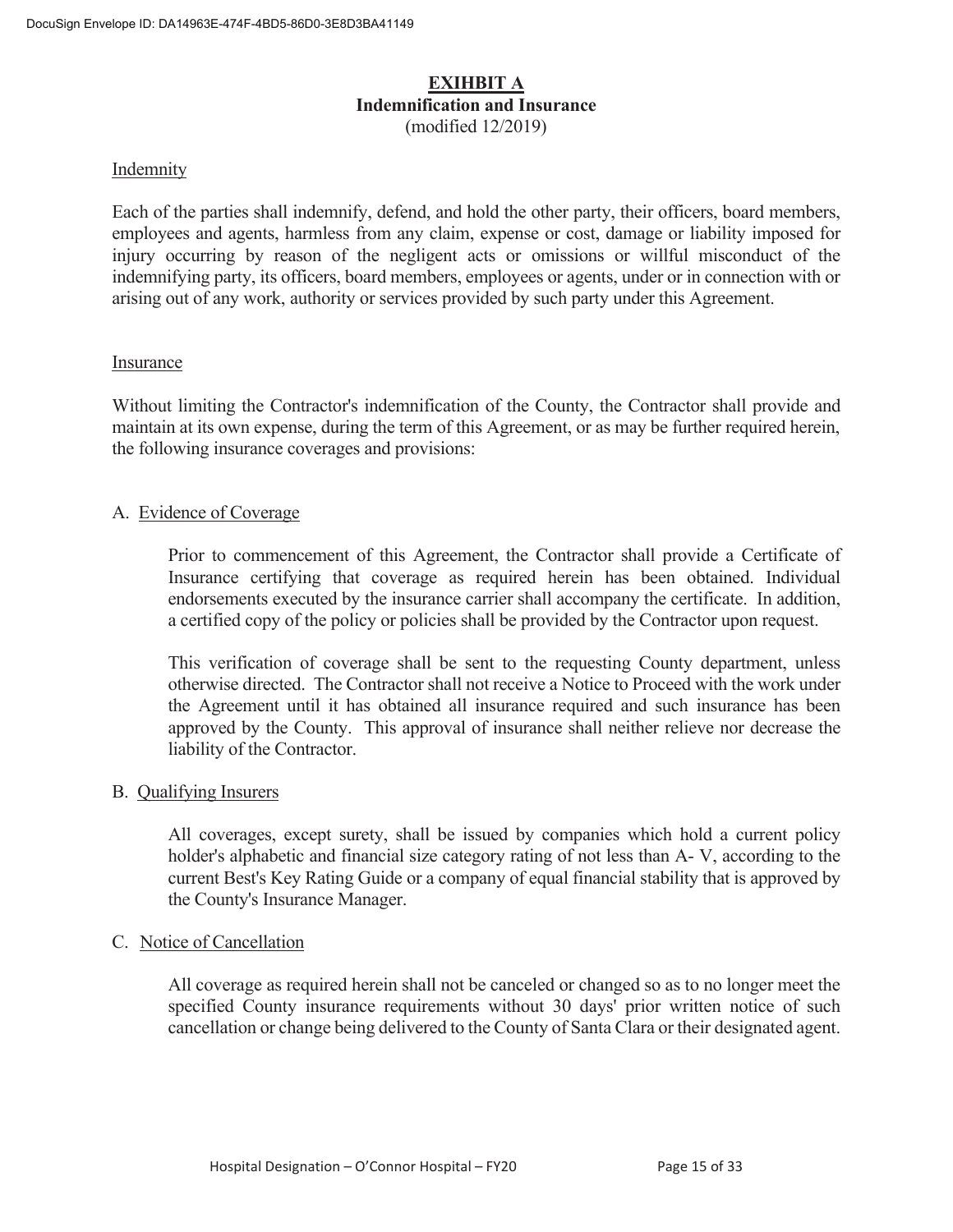#### D. Insurance Required

- 1. Commercial General Liability Insurance for bodily injury (including death) and property damage which provides limits as follows:
	- a. Each occurrence \$5,000,000
	- b. General aggregate \$5,000,000
	- c. Personal Injury \$5,000,000
	- d. Products/Completed Operations aggregate \$5,000,000
- 2. General liability coverage shall include:
	- a. Premises and Operations
	- b. Personal Injury liability
	- c. Products/Completed
	- d. Contractual liability, expressly including liability assumed under this Agreement
	- e. Severability of interest
- 3. General liability coverage shall include the following endorsement, a copy of which shall be provided to the County:

#### **Additional Insured Endorsement,** which shall read:

 "County of Santa Clara, and members of the Board of Supervisors of the County of Santa Clara, and the officers, agents, and employees of the County of Santa Clara, individually and collectively, as additional insureds."

 Insurance afforded by the additional insured endorsement shall apply as primary insurance, and other insurance maintained by the County of Santa Clara, its officers, agents, and employees shall be excess only and not contributing with insurance provided under this policy. Public Entities may also be added to the additional insured endorsement as applicable and the contractor shall be notified by the contracting department of these requirements.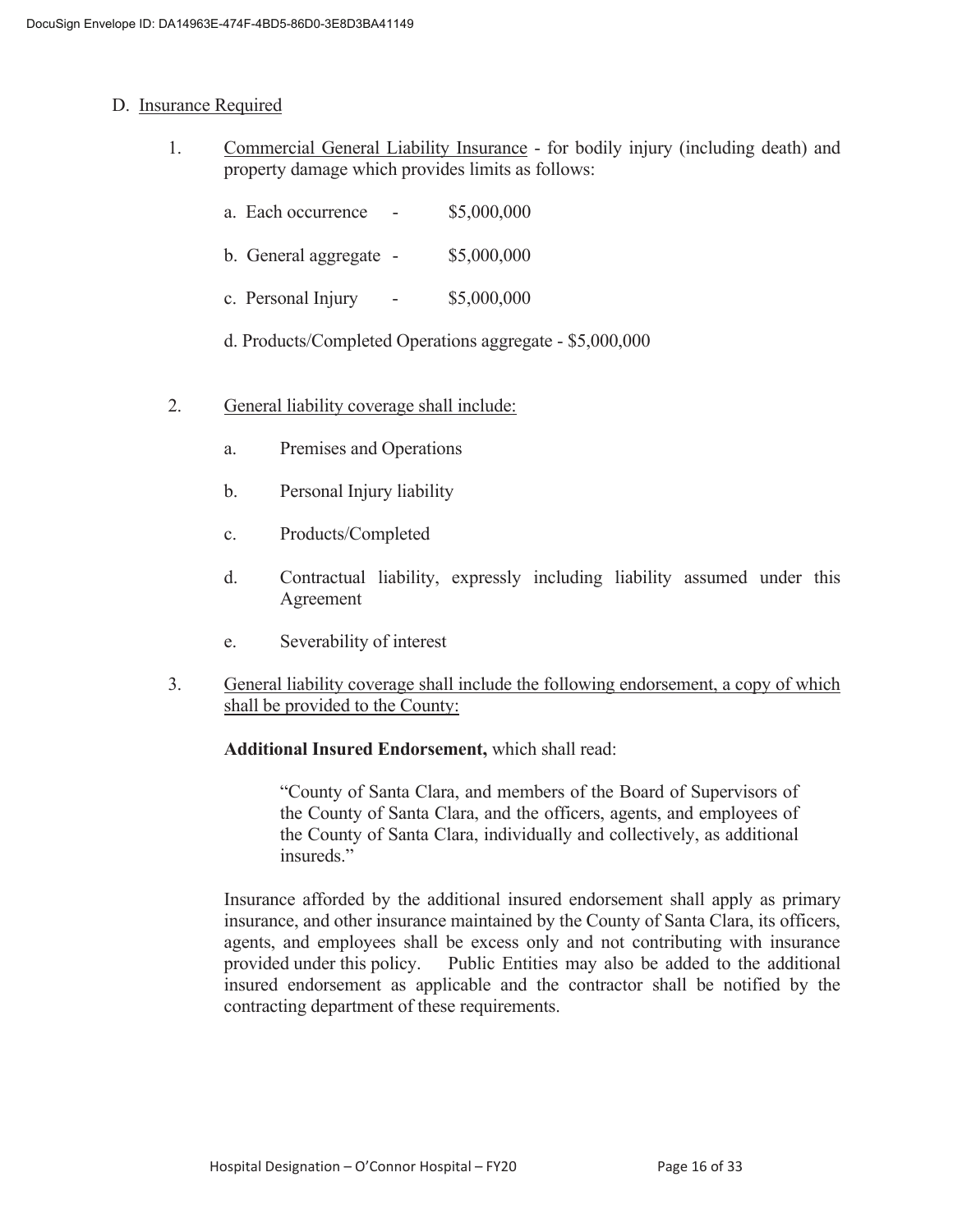#### 4. Automobile Liability Insurance

 For bodily injury (including death) and property damage which provides total limits of not less than one million dollars (\$1,000,000) combined single limit per occurrence applicable to owned, non-owned and hired vehicles.

- 5. Workers' Compensation and Employer's Liability Insurance
	- a. Statutory California Workers' Compensation coverage including broad form all-states coverage.
	- b. Employer's Liability coverage for not less than one million dollars (\$1,000,000) per occurrence.
- 6. Medical Malpractice Liability Insurance
	- a. Coverage shall be in an amount of not less than five million dollars (\$5,000,000) per occurrence and ten million dollars (\$10,000,000) aggregate.
	- b. If coverage contains a deductible or self-retention, it shall not be greater than fifty thousand dollars (\$50,000) per occurrence/event.
	- c. Coverage as required herein shall be maintained for a minimum of two years following termination or completion of this Agreement.
- 7. Claims Made Coverage

 If coverage is written on a claims made basis, the Certificate of Insurance shall clearly state so. In addition to coverage requirements above, such policy shall provide that:

- a. Policy retroactive date coincides with or precedes the Contractor's start of work (including subsequent policies purchased as renewals or replacements).
- b. Policy allows for reporting of circumstances or incidents that might give rise to future claims.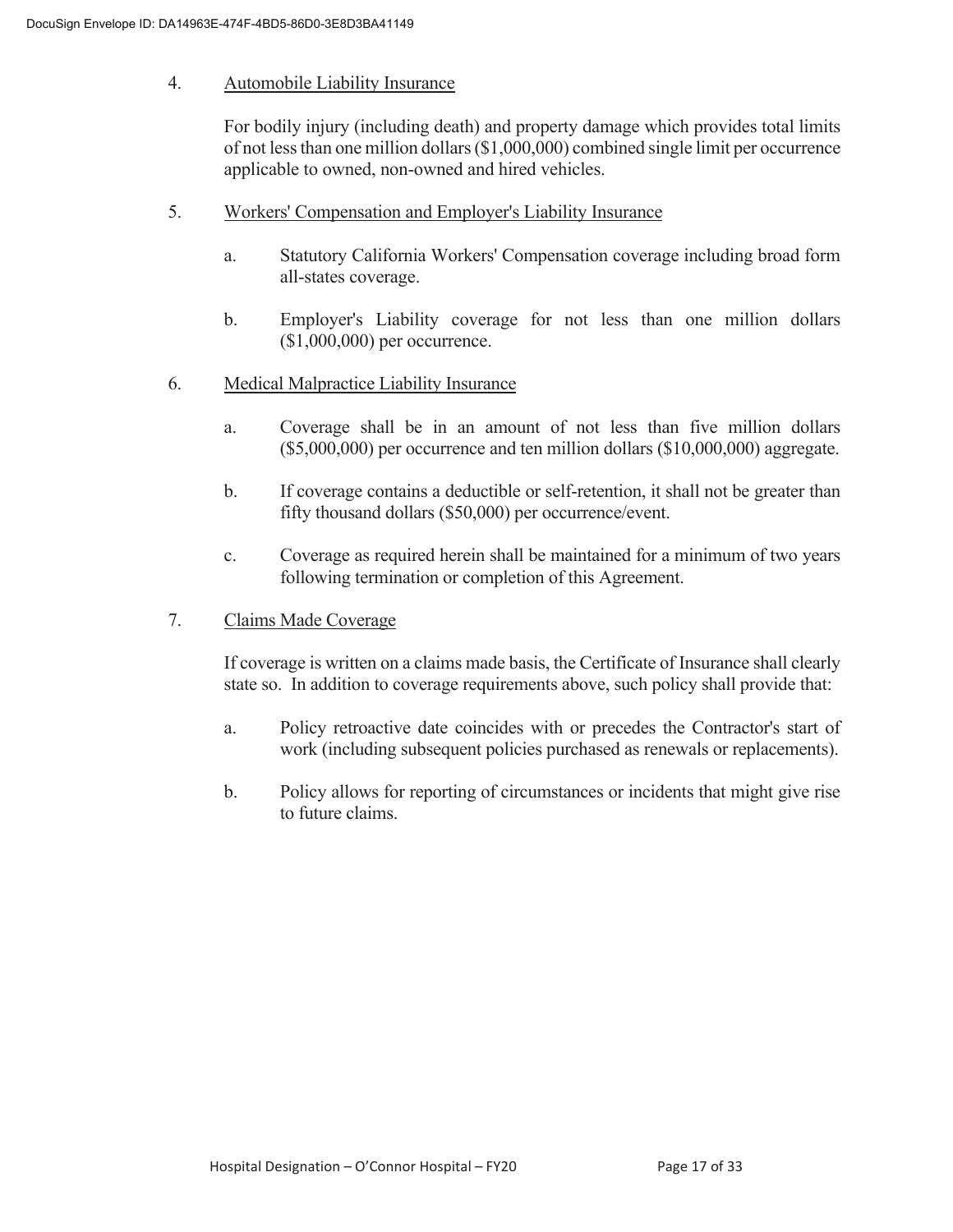#### E. Special Provisions

The following provisions shall apply to this Agreement:

- 1. The foregoing requirements as to the types and limits of insurance coverage to be maintained by the Contractor and any approval of said insurance by the County or its insurance consultant(s) are not intended to and shall not in any manner limit or qualify the liabilities and obligations otherwise assumed by the Contractor pursuant to this Agreement, including but not limited to the provisions concerning indemnification.
- 2. The County acknowledges that some insurance requirements contained in this Agreement may be fulfilled by self-insurance on the part of the Contractor. However, this shall not in any way limit liabilities assumed by the Contractor under this Agreement. Any self-insurance shall be approved in writing by the County upon satisfactory evidence of financial capacity. Contractor's obligation hereunder may be satisfied in whole or in part by adequately funded self-insurance programs or selfinsurance retentions.
- 3. Should any of the work under this Agreement be sublet, the Contractor shall require each of its subcontractors of any tier to carry the aforementioned coverages, or Contractor may insure subcontractors under its own policies.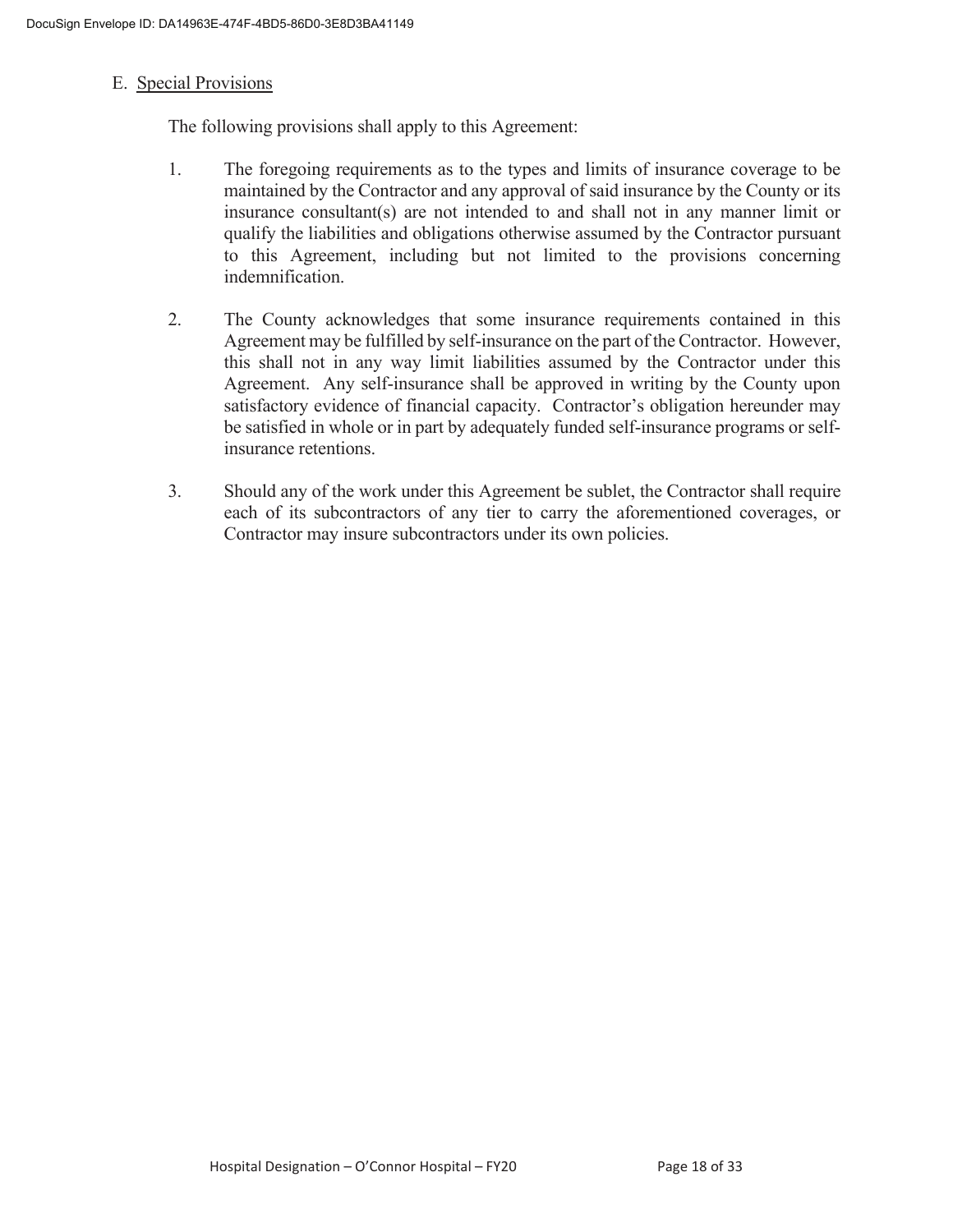### **ANNEX A**

### **DESIGNATION OF HOSPITAL AS A 9-1-1 EMS RECEIVING CENTER**

#### 1. **DESIGNATION AS A 9-1-1 EMS RECEIVING CENTER**

Subject to the terms and conditions of this Annex and the Hospital Designation Agreement entered into by and between the parties, COUNTY hereby designates HOSPITAL as a 9-1-1 EMS Receiving Center, and HOSPITAL hereby accepts such designation.

#### 2. **OBLIGATIONS OF HOSPITAL**

- A. HOSPITAL shall provide acute, emergency care to any patient that comes to the emergency department of HOPSITAL by ambulance as the result of a 9-1-1 call to the COUNTY's EMS system ("9-1-1 EMS patients"). HOSPITAL shall provide such care regardless of the patient's ability to pay physician and/or hospital fees. For the purpose of this Annex, the phrase "comes to the emergency department" shall have the same meaning as set forth in the Emergency Medical Treatment and Active Labor Act (42 U.S.C § 1395dd) and the regulations promulgated thereunder (EMTALA).
- B. HOSPITAL shall provide the EMS Agency, on a regular and ongoing basis and upon request, with documents that demonstrate HOSPITAL's compliance with EMS Agency policies and procedures and 9-1-1 EMS Receiving Center standards contained in this Annex.
- D. HOSPITAL agrees to use EMSystem (EMResource) or other COUNTY-approved hospital status and alerting system to manage hospital bypass and receive alerts from the Santa Clara County Emergency Medical Services System ("EMS System") at HOSPITAL's cost. COUNTY shall seek grant funding opportunities to fund this hospital status and alerting system.
- E. HOSPITAL shall be responsible for the cost of programming, maintaining, and replacing radio equipment used by the HOSPITAL to access the COUNTY EMS Communication System.
- F. If COUNTY EMS radios can not communicate unaided with County Communications within HOSPITAL's facility, HOSPITAL agrees to provide, at its own cost, COUNTYapproved radio that is bi-directional amplifier/passive antenna or other appropriate technologies to support the use of COUNTY EMS portable radios within the HOSPITAL's ED, administrative offices, and command center (or back up location).
- G. HOSPITAL shall endeavor, in good faith, to develop an agreement with COUNTY whereby HOSPITAL shall conduct Postmortem CT Examinations for selected deceased trauma patients in order to provide COUNTY with continuous quality improvement information.
- H. HOSPITAL shall participate in disaster and EMS surge planning and related drills, simulations, and exercises at least twice each calendar year. HOSPITAL may substitute a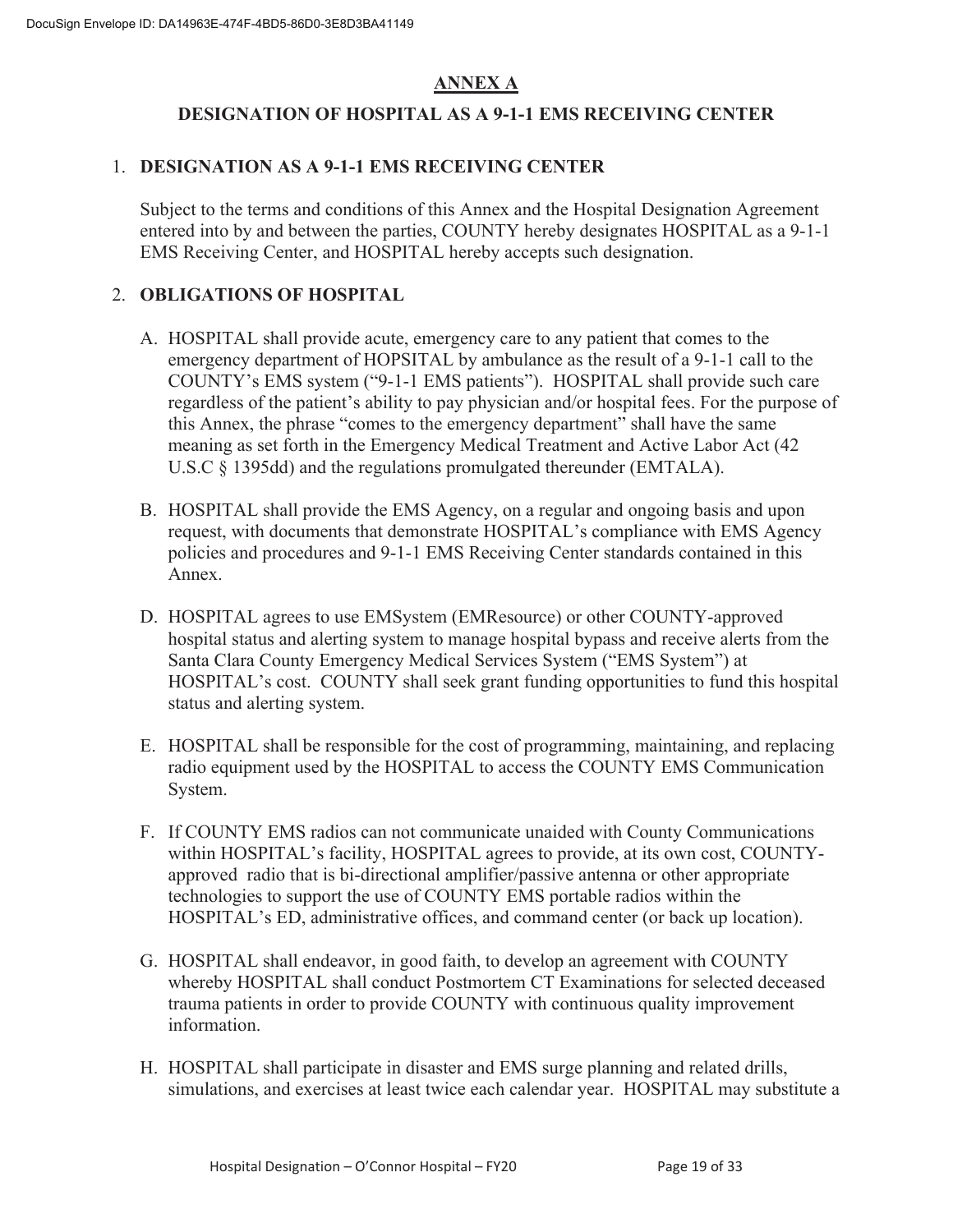response to an actual event if HOSPITAL completes and submits an After-Action Report to COUNTY. COUNTY may approve or reject such substitution in its sole and absolute discretion.

- A. HOSPITAL shall give notice to an EMS provider agency designated infection control officer and county health officer when it has been determined that a reportable communicable disease exposure has occurred involving EMS personnel of public or private EMS provider agencies as required by law.
- I. HOSPITAL agrees to execute and maintain multiple agreements with COUNTYpermitted ambulance service providers at the Basic Life Support (BLS)-EMT, Advanced Life Support (ALS)-Paramedic, and Critical Care Transport-Registered Nurse level to facilitate the immediate inter-facility transfer of patients when necessary;

#### 3. **MEDICAL PERSONNEL AND STAFFING**

- A. Emergency Department Medical Director
	- 1. HOSPITAL shall employ and designate, either directly or through contract, an Emergency Department Medical Director (the "Medical Director"). The Medical Director shall possess the following minimum qualifications:
		- a. Board certified in Emergency Medicine (EM) through the American Board of Emergency Medicine (ABEM) (preferred) or the American Osteopathic Association (AOA).
		- b. Residency trained in Emergency Medicine, Internal Medicine, Pediatrics or Family Practice.
		- c. Be a member in good standing on HOSPITAL's Medical Staff.
	- 2. The Medical Director shall have the following responsibilities:
		- a. Oversee clinical care provided in the Emergency Department ("ED").
		- b. Implement policies and procedures, relative to caring for 9-1-1 EMS patients, in accordance with applicable federal, state and local law and applicable County policies and procedures.
		- c. Be responsible for providing qualified physician staffing for emergency medical services, 24 hours per day, seven days per week.
		- d. Attend at least 50% of the EMS Agency's regularly scheduled Prehospital Care System Quality Improvement Committee meetings and Medical Control Advisory Committee meetings. The Medical Director shall send a representative to any such meeting that he/she can not attend.
- B. EMS Liaison
	- 1. HOSPITAL shall employ and designate an EMS Liaison. The EMS Liaison shall have the following minimum qualifications:
		- a. Working knowledge of the EMS System.
		- b. Working knowledge of COUNTY's Prehospital Care Policy and clinical protocols.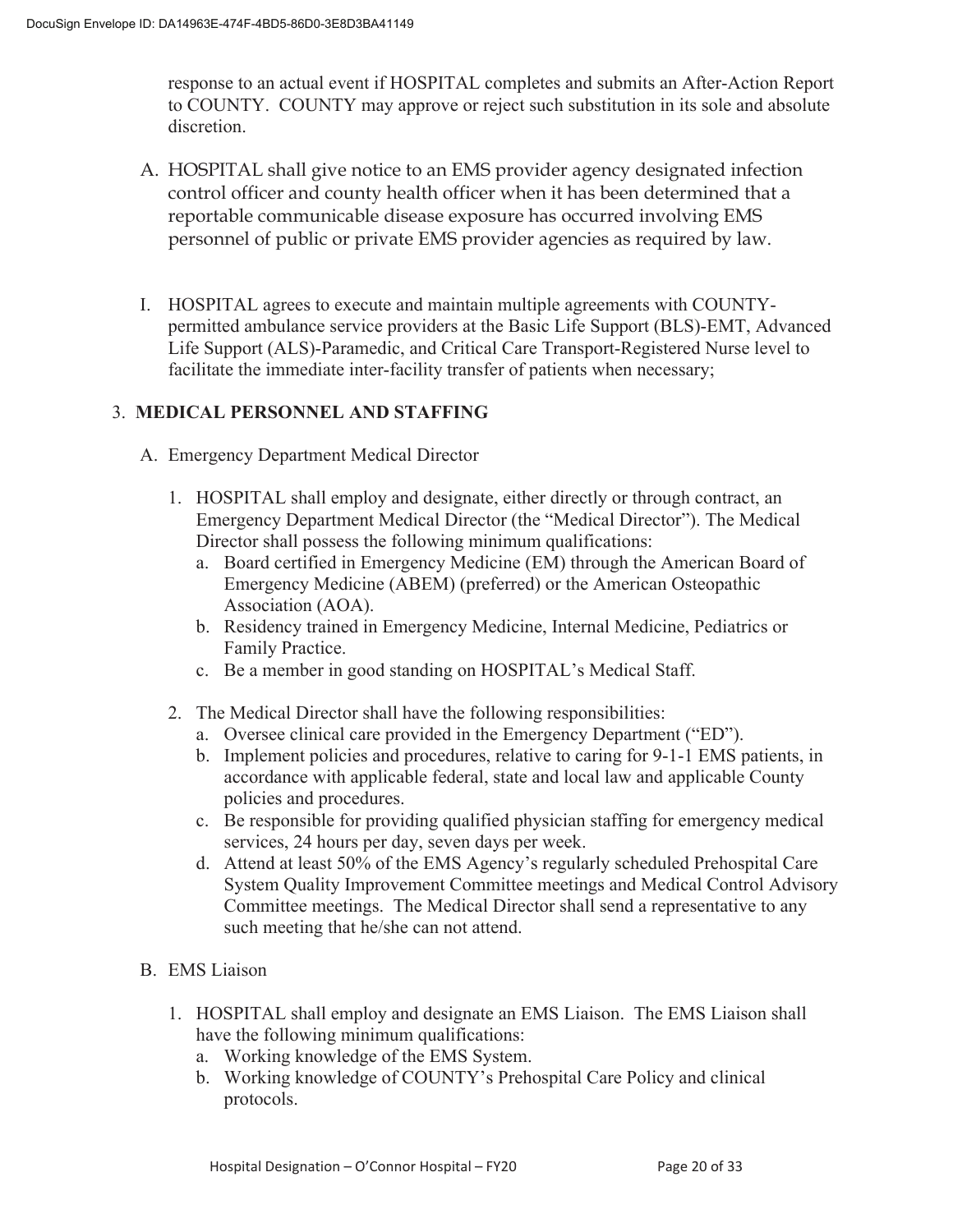- c. Ability to review and evaluate basic and advanced life support patient care provided by 9-1-1 EMS System.
- 2. The EMS Liaison shall have the following responsibilities:
	- a. Attend annual meeting of the EMS Agency regarding countywide changes to the EMS System.
	- b. Provide continuing education to hospital staff related to the COUNTY EMS. System, including information from the EMS Agency's annual meeting regarding countywide changes to the EMS System.
	- c. Provide 9-1-1 EMS patient outcome information to the COUNTY EMS Agency and ad-hoc reports when requested.
	- d. Serve as a liaison between the EMS Agency, other hospitals, and EMS service providers.
	- e. Attend, or assign a representative to attend, regularly scheduled meetings of the EMS Agency's Prehospital Care System Quality Improvement Committee, Prehospital Providers Advisory Committee, and Medical Control Advisory Committee.
	- f. Assure that Emergency Department personnel are trained to integrate with the EMS System and provide quality care to 9-1-1 EMS patients.
- C. HOSPITAL shall notify the EMS Agency within 10 working days of any staffing changes to the Medical Director or EMS Liaison positions.

### 4. **OBLIGATIONS OF THE COUNTY**

- A. On behalf of COUNTY, the Director of the EMS Agency shall serve as a single point of contract for all matters relative to this Annex. In case of an emergency when the Director of the EMS Agency cannot be reached, the EMS Duty Officer shall act as the primary contact.
- B. COUNTY shall provide and maintain a radio network for use by HOSPITAL and provide access to that network for HOSPITAL and EMS System communication.
- C. COUNTY, in collaboration with the HOSPITAL, may participate in research endeavors and other programs, including, but not limited to, pilot studies with the customary Institutional Review Board (IRB) policies.
- D. COUNTY, in accordance with Health and Safety Code section 1797.153, shall coordinate and authorize medical mutual aid through the authority of the Medical Health Operational Area Coordinator (MHOAC), as such term is defined in Health and Safety Code section 1797.153, subdivision (a).
- E. COUNTY shall develop and authorize EMS System policies and procedures and medical protocols consistent with California Code of Regulations, Title 22, Division 9. COUNTY shall prescribe standards for EMS System operations, structure, and processes consistent with applicable state and local laws and regulations, and local EMS System policies and procedures, as may be revised from time to time by COUNTY.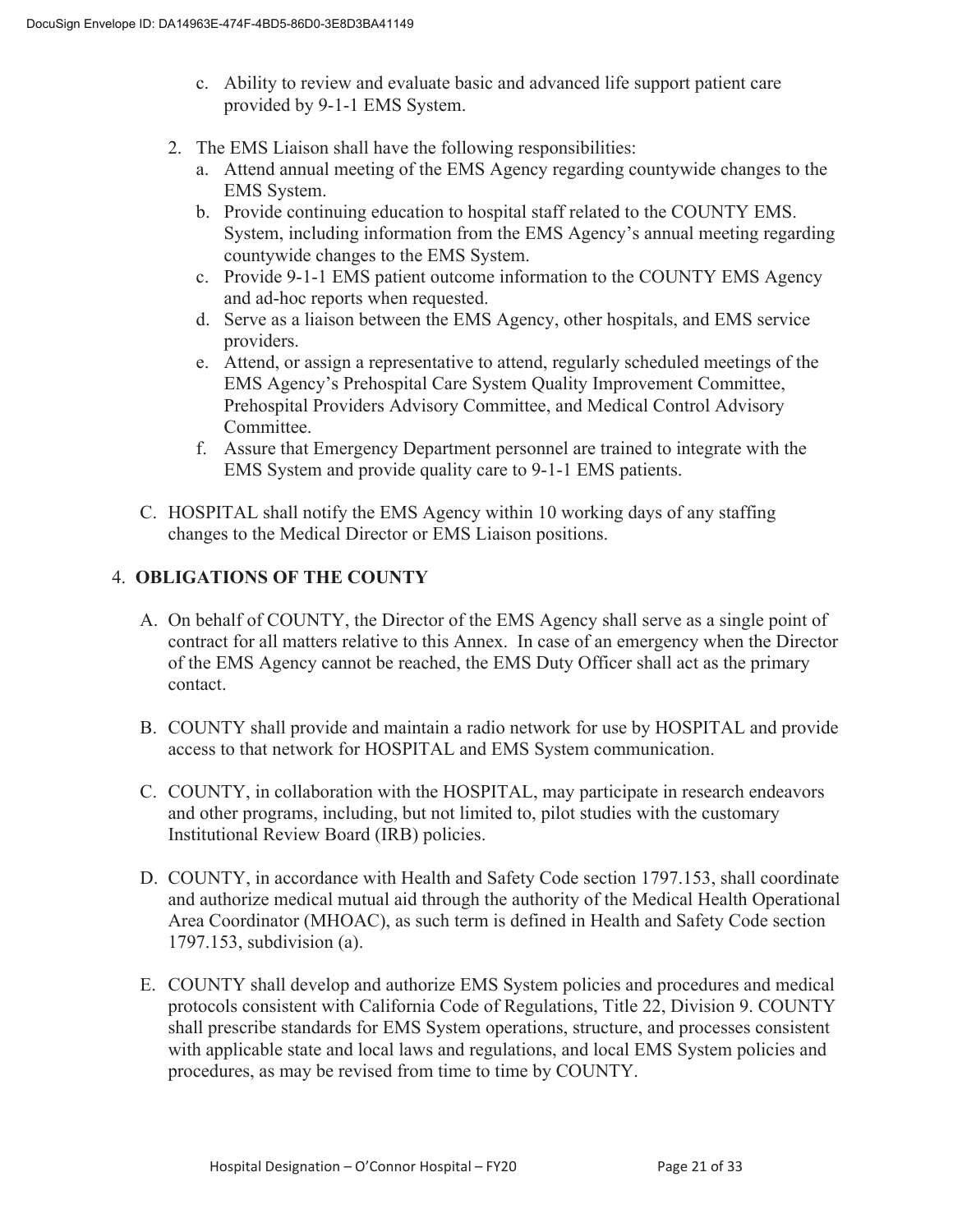F. COUNTY shall develop and implement a system-wide EMS Quality Improvement Plan (EQIP), consistent with California Code of Regulations, Title 22 Division 9, Chapter 12.

This Annex is entered into this 1st day of January, 2020 by the parties.

# **COUNTY OF SANTA CLARA HOSPITAL**<br>
HOSPITAL
<br>
Hocusigned by:

2/3/2020

Interim Director of Procurement Chief Executive Officer Procurement Department

 $\lceil \text{MAUS}} \rceil$   $\lceil \text{MAUS}} \rceil$   $\lceil \text{MAUS}} \rceil$   $\lceil \text{MAUS}} \rceil$   $\lceil \text{MAUS}} \rceil$   $\lceil \text{MAUS}} \rceil$   $\lceil \text{MAUS}} \rceil$   $\lceil \text{MAUS}} \rceil$   $\lceil \text{MAUS}} \rceil$   $\lceil \text{MAUS}} \rceil$   $\lceil \text{MAUS}} \rceil$   $\lceil \text{MAUS}} \rceil$   $\lceil \text{MAUS}} \rceil$   $\lceil \text{MAUS}} \rceil$   $\lceil \text{MAUS}} \$ GEEB3861ADB4FB...<br>Theresa G. Therilus Date Paul E. Lorenz Date 1/17/2020

# **APPROVED AS TO FORM AND LEGALITY:**

 $W$ estley Dona  $1/22/2020$ 1/22/2020

Wesley Dodd Date Deputy County Counsel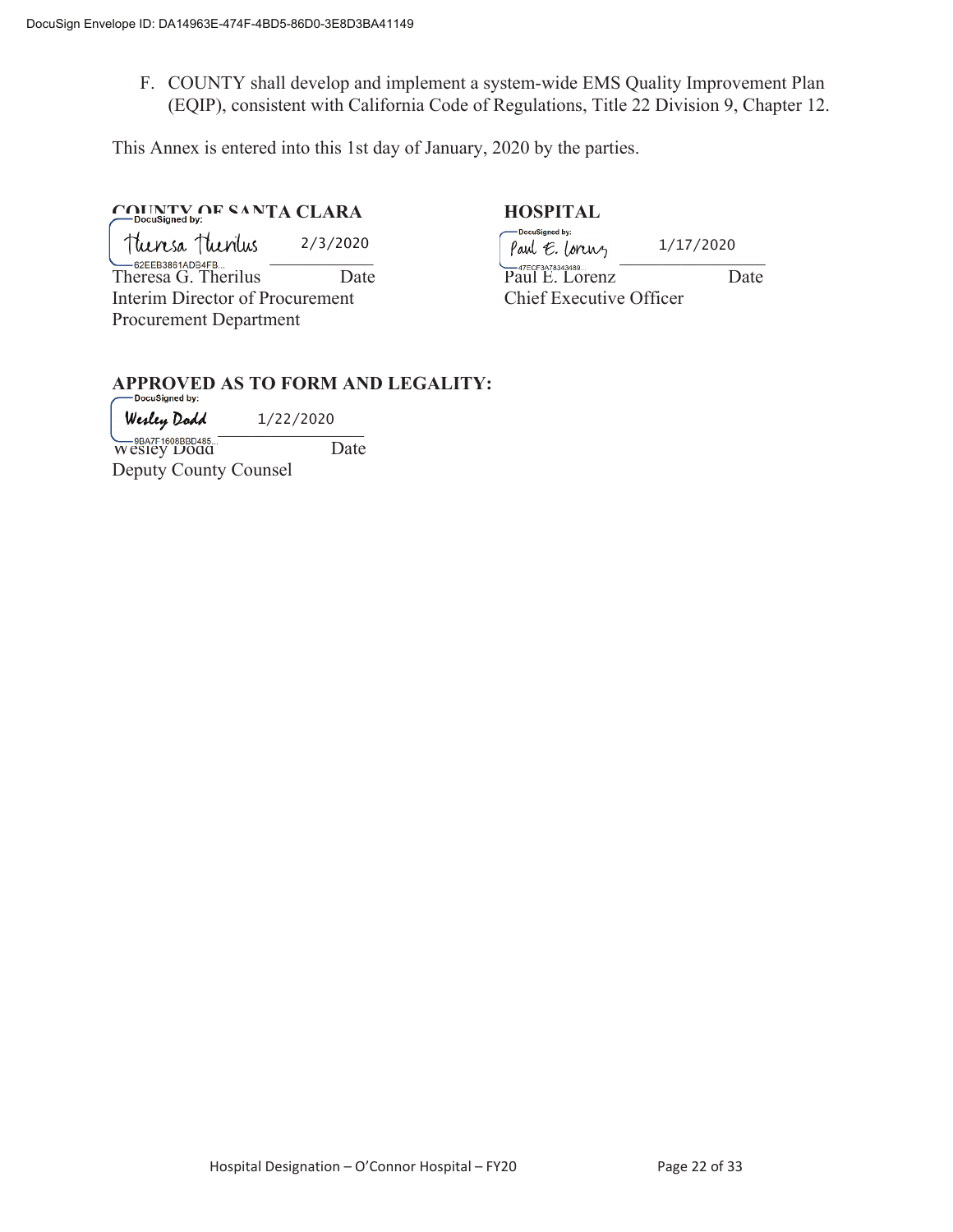### **ANNEX B**

#### **DESIGNATION OF HOSPITAL AS A STROKE CENTER**

#### 1. **DEFINITIONS**

For the purposes of this Annex:

- A. "Acute Stroke Ready Hospitals" or "Satellite Stroke Centers" means a hospital able to provide the minimum level of critical care services for stroke patients in the emergency department and are paired with one or more hospitals with higher-level stroke services.
- B. "Acute Stroke Victim" means a person evaluated by prehospital, physician, nursing or other clinical personnel according to the policies and procedures established by the EMS Agency, as may be amended from time to time, and been found to require Stroke Services.
- C. "Comprehensive Stroke Center" means a hospital with specific abilities to receive, diagnose and treat all stroke cases and provide the highest level of care for stroke patients. (1) meets Comprehensive Stroke Center Standards, (2) has been certified as a Comprehensive Stroke Center by the Joint Commission and (3) is designated by County as a Comprehensive Stroke Center.
- D. "Primary Stroke Center" means a hospital that treats acute stroke patients and identifies patients who may benefit from transfer to a higher level of care when clinically warranted. (1) meets Stroke Center Standards, (2) has been certified as a Primary Stroke Center by the Joint Commission and (3) is designated by COUNTY as a Primary Stroke Center.
- E. "Stroke Care" means emergency transport, triage, diagnostic evaluation, acute intervention and other acute care services for stroke patients that potentially require immediate medical or surgical intervention treatment, and may include education, primary prevention, acute intervention, acute subacute management, prevention of complications, secondary stroke prevention, and rehabilitative services.
- F. "Stroke Critical Care System" means a subspecialty care component of the EMS system developed by a local EMS agency. This critical care system links prehospital and hospital care to develop optimal treatment to the population of stroke patients.
- G. "Stroke Center Standards" means the standards applicable to stroke centers set forth in the EMS Agency's stroke system plan and EMS Agency policies and procedures, as may be amended from time to time.
- H. "Stroke Care System Quality Improvement Committee" means the multi-disciplinary peer-review committee which (1) is composed of representatives from Stroke Centers and other professionals designated by the EMS Agency, (2) audits the stroke care system, (3) makes recommendations for stroke care system improvements, and (3) functions in an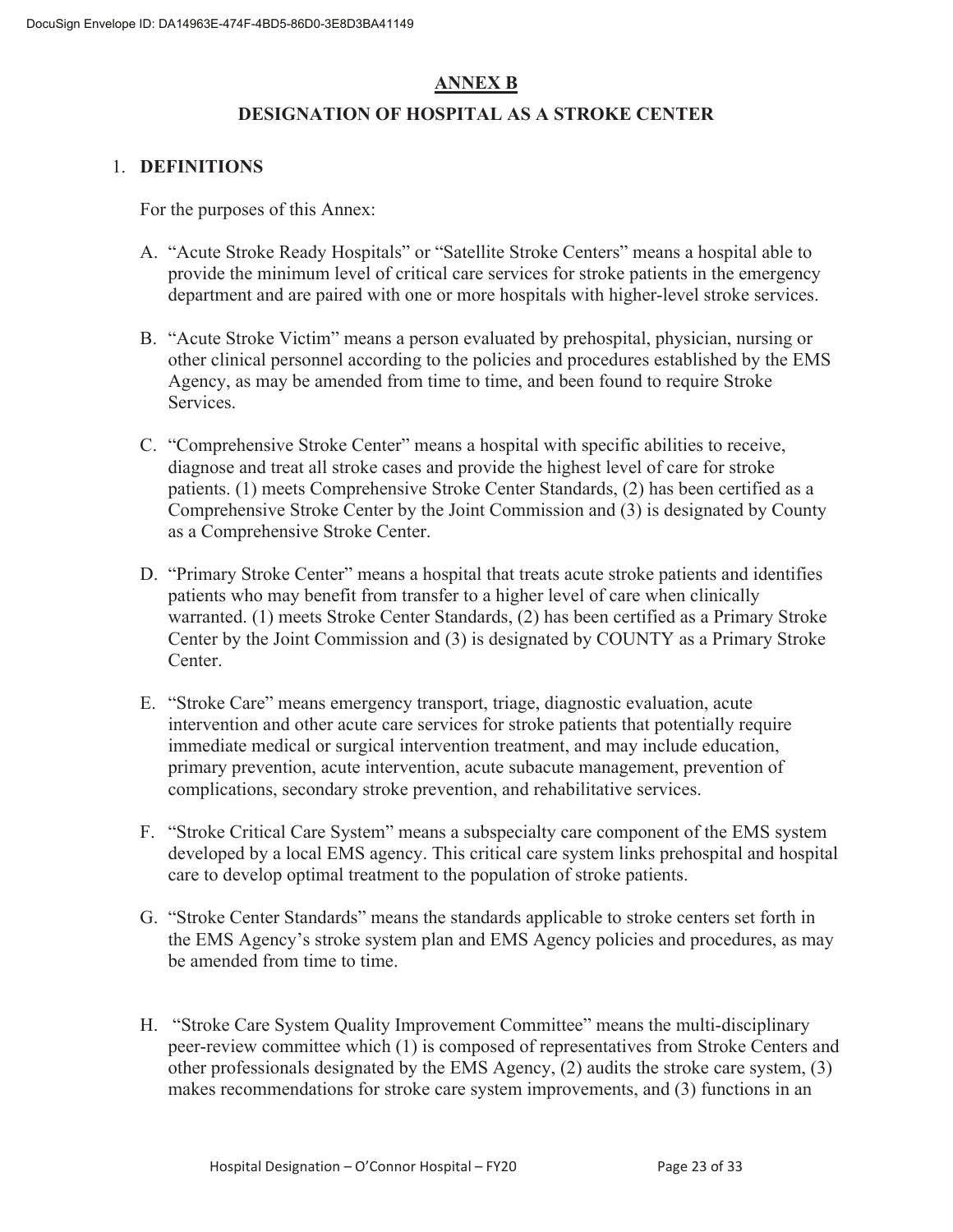advisory capacity on other stroke system issues. Committee members designated by the EMS Agency may include, but are not limited to, stroke medical directors, representatives from other local hospitals, radiologists, neurosurgeons, emergency medicine sub-specialists, stroke program managers, and representatives from ground and flight emergency services providers.

- I. "Stroke Services" means the customary and appropriate hospital and physician services provided by a Stroke Center to acute stroke patients, which, at a minimum, meet Stroke Center Standards.
- J. "Stroke Information System" means the computer information system maintained by each Stroke Center which captures the presentation, diagnostic, treatment and outcome data sets required by the Joint Commission and the Stroke Center Standards.
- K. "Telehealth" means the mode of delivering health care services and public health via information and communication technologies to facilitate the diagnosis, consultation, treatment, education, care management, and self-management of patient's health care while the patient is at the originating site and the health care provider is at a distant site.
- L. "Thrombectomy- Capable Stroke Center" means a primary stroke center with the ability to perform mechanical thrombectomy for the ischemic stroke patient when clinically warranted.

### 2. **DESIGNATION AS A STROKE CENTER**

Subject to the terms and conditions of this Annex and the Hospital Designation Agreement entered into by and between the parties, COUNTY hereby designates HOSPITAL as a Stroke Center, and HOSPITAL hereby accepts such designation.

#### 3. **OBLIGATIONS OF HOSPITAL**

- B. HOSPITAL shall provide Stroke Services to any Acute Stroke Victim that comes to the emergency department of HOSPITAL, regardless of the Acute Stroke Victim's ability to pay physician fees and/or hospital costs. For the purpose of this Annex, the phrase "comes to the emergency department" shall have the same meaning as set forth in the Emergency Medical Treatment and Active Labor Act (42 U.S.C § 1395dd) and the regulations promulgated thereunder (EMTALA).
- C. HOSPITAL shall comply with Stroke Center Standards and the Joint Commission Primary Stroke Center Standards. HOSPITAL shall monitor compliance with Stroke Center Standards on a regular and ongoing basis. Documentation of such efforts shall be available to the EMS Agency upon request.
- D. HOSPITAL shall continuously maintain current certification as a Primary and/or Comprehensive Stroke Center by the Joint Commission. HOSPITAL shall provide the EMS Agency with a copy of the certificate issued by Joint Commission within thirty (30) days of receipt of the certificate; and shall provide the EMS Agency with evidence of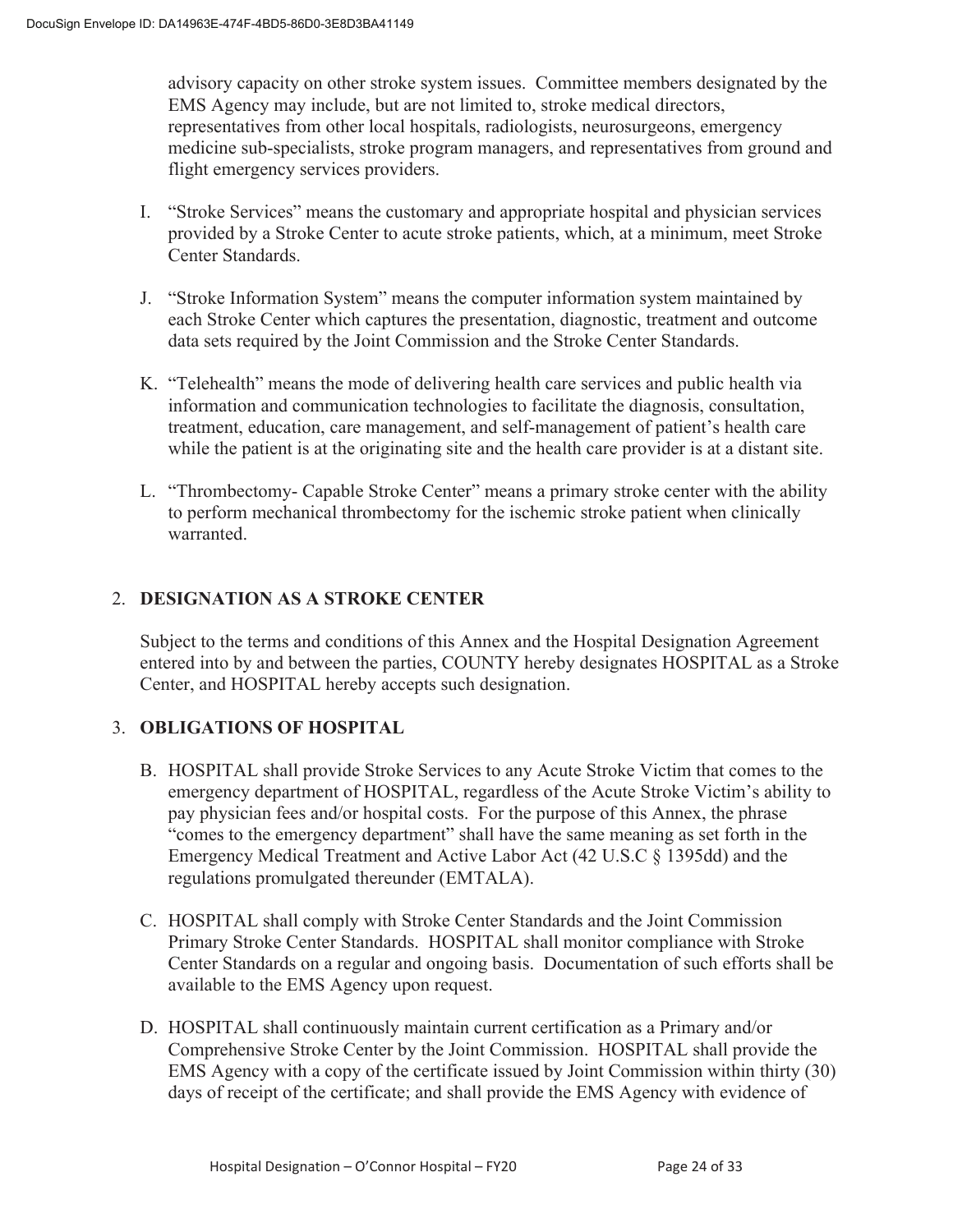continuing Joint Commission certification as a Primary and/or Comprehensive Stroke Center not less than thirty (30) days prior to the expiration of the current certificate.

- E. HOSPITAL shall notify the EMS Agency, in writing, within twenty-four (24) hours of any failure to meet Stroke Center Standards and take corrective action within a reasonable period of time to correct the failure.
- F. HOSPITAL shall maintain a designated telephone number to facilitate rapid access to an on-site physician for consultation with community physicians and other providers regarding care and transfer of Acute Stroke Victims.
- G. HOSPITAL shall actively and cooperatively participate as a member of the Stroke Care System Quality Improvement Committee, and such other related committees that may, from time to time, be named and organized by the EMS Agency.
- H. HOSPITAL shall maintain a Stroke Information System and submit Stroke Information System data to EMS Agency from AHA GWTG or equivalent (i) no less than quarterly and (ii) anytime upon request by the EMS Agency. HOSPITAL shall, at a minimum, collect and maintain the data specified in the Stroke Receiving Center Standards unless additional data points are adopted by the Stroke Care System Quality Improvement Committee.

### 4. **OBLIGATIONS OF THE EMS AGENCY**

- A. The EMS Agency will provide, or cause to be provided to HOSPITAL and/or the Stroke Care System Quality Improvement Committee, prehospital system data related to stroke care.
- B. The EMS Agency, in collaboration with the Stroke Care System Quality Improvement Committee, will strive to optimize the overall effectiveness of the Stroke Care System and its individual components through the development of performance measures for each component and for the system function as a whole (both process and outcomes measures) and by employing continuous quality improvement strategies and collaboration with stakeholders.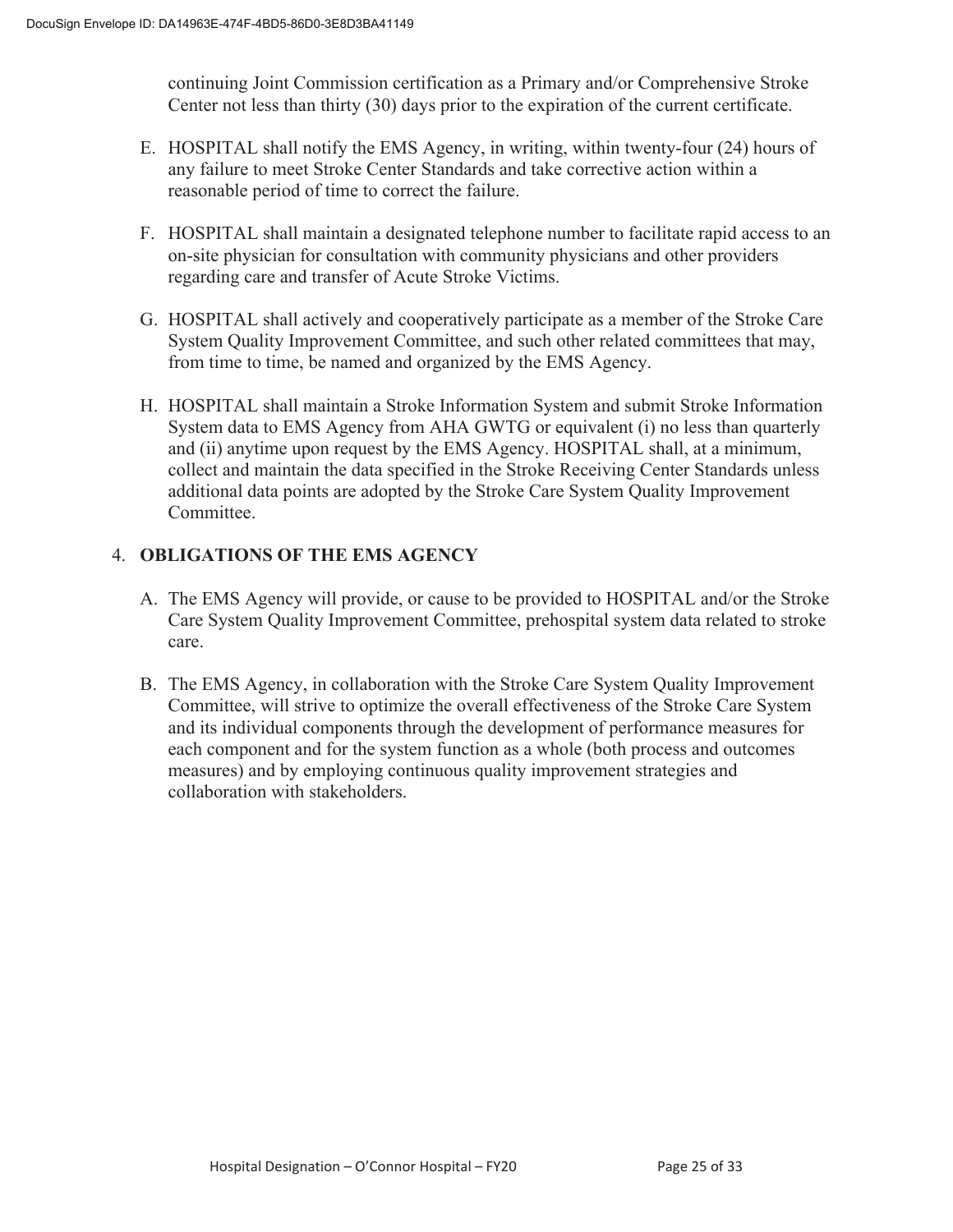This Annex is entered into this 1st day of January, 2020 by the parties.

# **COUNTY OF SANTA CLARA HOSPITAL**

| Theresa Theorius                           | 2/3/2020 | -DocuSigned by:<br>Paul E. Lorenz  | 1/17/2020               |  |  |
|--------------------------------------------|----------|------------------------------------|-------------------------|--|--|
| $-62$ EEB3861ADB4FB<br>Theresa G. Theritus | Date     | -47ECF3A78343489<br>Paul E. Lorenz | Date                    |  |  |
| Interim Director of Procurement            |          |                                    | Chief Executive Officer |  |  |
| <b>Procurement Department</b>              |          |                                    |                         |  |  |

# **APPROVED AS TO FORM AND LEGALITY:**

 $\mu$  westley is back to  $1/22/2020$ 1/22/2020

Wesley Dodd Date Deputy County Counsel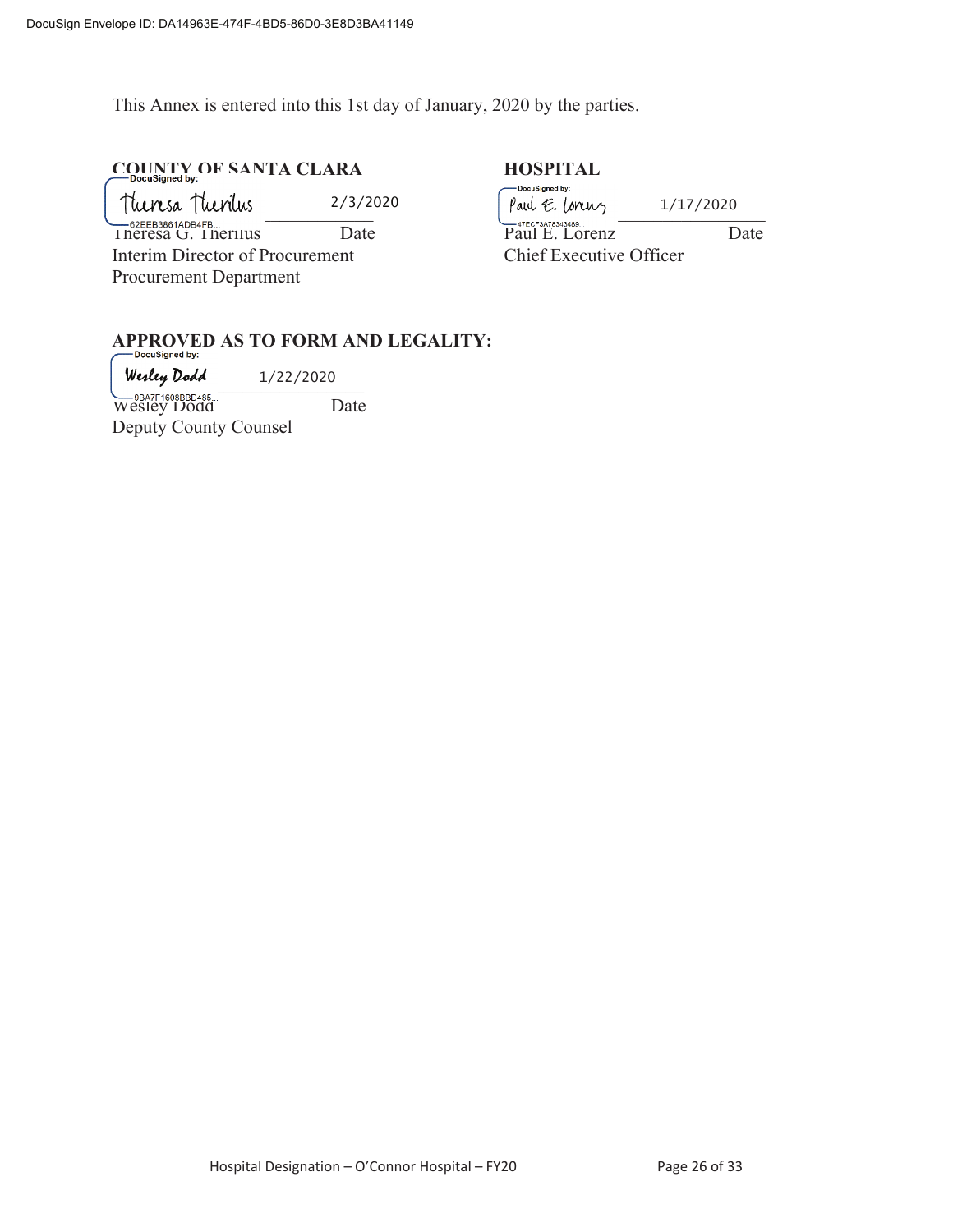### **ANNEX C**

# **DESIGNATION OF HOSPITAL AS AN ST ELEVATION MYOCARDIAL INFARCTION RECEIVING CENTER**

#### **1. DEFINITIONS**

For the purposes of this Annex:

- A. "Cardiac Audit Committee" means the multi-disciplinary peer-review committee, composed of representatives from the STEMI Receiving Centers and other professionals designated by the EMS Agency, which audits the STEMI Care System makes recommendations for system improvements, and functions in an advisory capacity on other STEMI Care System issues. Committee members designated by the EMS Agency may include, but are not limited to, STEMI Receiving Center medical directors and program managers, representatives from other local hospitals, interventional and non-interventional cardiologists, emergency medicine sub-specialists, and representatives from ground and flight emergency services providers.
- B. "Immediately Available" means:
	- a) Unencumbered by conflict duties or responsibilities;
	- b) Responding without delay upon receiving notification; and
	- c) Being physically available to the specified area of the hospital when the patient is delivered in accordance with local EMS agency policies and procedures.
- C. "Percutaneous Coronary Intervention" or "PCI" means a procedure used to open or widen a narrowed or blocked coronary artery to restore blood flow supplying the heart, usually done on an emergency basis for a STEMI patient.
- D. "ST- Elevation Myocardial Infarction" or "STEMI" means a clinical syndrome defined by symptoms of myocardial infarction in association with ST-segment elevation on Electrocardiogram (ECG).
- E. "STEMI Care System" means an integrated prehospital and hospital program that is intended to direct patients with field identified ST Segment Elevation Myocardial Infarction directly to hospitals with specialized capabilities to promptly treat these patients.
- F. "STEMI Critical Care System" means a critical care component of the EMS system developed by a local EMS agency that links prehospital and hospital care to deliver treatment to STEMI patients.
- G. "STEMI Patient" means a patient with symptoms of myocardial infarction in association with ST-Segment Elevation in an ECG.
- H. "STEMI Program" means and organizational component of the hospital specializing in the care of STEMI patients.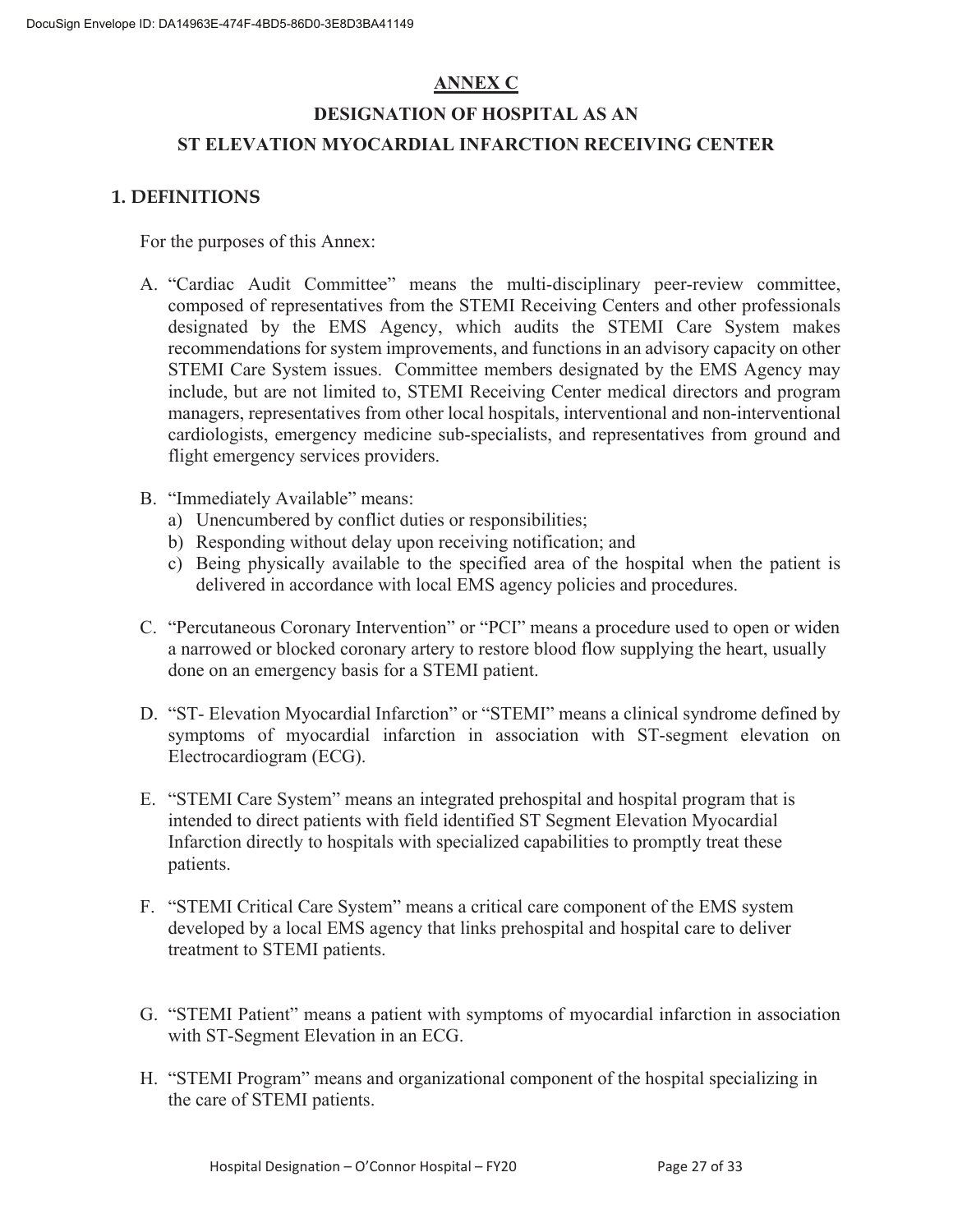- I. "STEMI Receiving Center" or "SRC" means a licensed general acute care facility meeting STEMI Receiving Center Standards, which has been designated as a STEMI Receiving Center by COUNTY.
- J. "STEMI Information System" means the computer information system maintained by each STEMI Receiving Center which captures the presentation, diagnostic, treatment and outcome data sets required by COUNTY and the STEMI Receiving Center Standards.
- K. "STEMI Receiving Center Standards" means the standards applicable to STEMI Receiving Centers set forth in Attachment A of this Annex, the EMS Agency's Comprehensive Cardiac Care System plan, and EMS Agency policies and procedures, as may be amended from time to time. A copy of the plan and the EMS Agency polices and procedures will be provided to the SRC's.

#### 2. **DESIGNATION AS A STEMI RECEIVING CENTER**

Subject to the terms and conditions of this Annex and the Hospital Designation Agreement entered into by and between the parties, COUNTY hereby designates HOSPITAL as a STEMI Receiving Center, and HOSPITAL hereby accepts such designation.

#### 3. **OBLIGATIONS OF HOSPITAL**

- A. HOSPITAL shall provide STEMI Receiving Center Services to any STEMI Patient that comes to the emergency department of HOSPITAL, regardless of the STEMI Patient's ability to pay physician fees and/or hospital costs. For the purpose of this Annex, the phrase "comes to the emergency department" shall have the same meaning as set forth in the Emergency Medical Treatment and Active Labor Act (42 U.S.C § 1395dd) and the regulations promulgated thereunder (EMTALA).
- B. HOSPITAL shall comply with STEMI Receiving Center Standards described in Attachment 1, which is attached and incorporated into this Annex. HOSPITAL shall monitor compliance with STEMI Receiving Center Standards on a regular and ongoing basis. Documentation of such efforts shall be made available to the EMS Agency upon request.
- C. HOSPITAL shall notify the EMS Agency, in writing, within twenty-four (24) hours of any failure to meet STEMI Receiving Center Standards and take corrective action within a reasonable period of time to correct the failure.
- D. HOSPITAL shall maintain a designated telephone number to facilitate rapid access to an on-site physician for consultation with community physicians and other providers regarding care and transfer of STEMI Patients.
- E. HOSPITAL shall actively and cooperatively participate as a member of the Cardiac Audit Committee, and such other related committees that may, from time to time, be named and organized by the EMS Agency.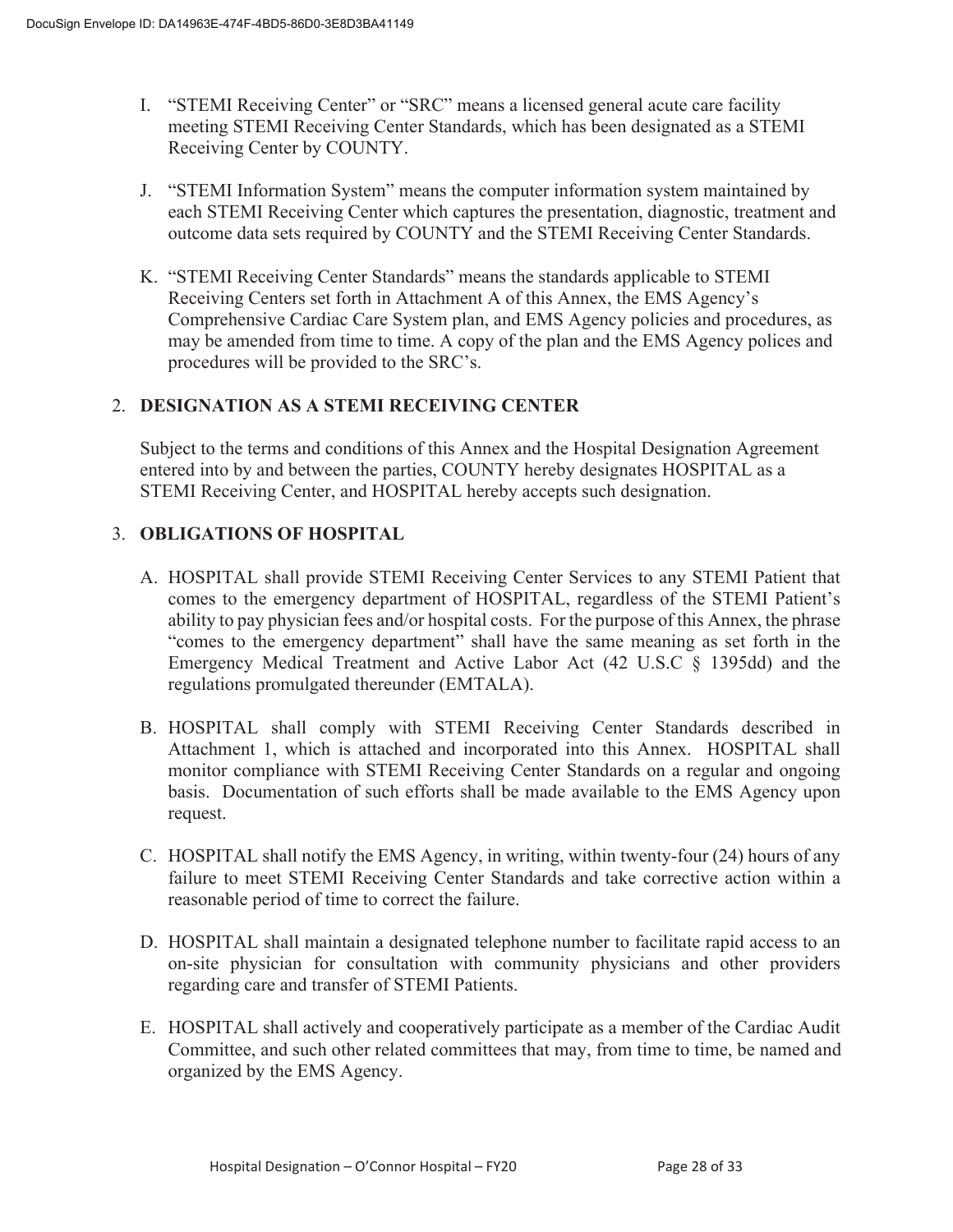F. HOSPITAL shall maintain a STEMI Information System and submit STEMI Information System data to EMS Agency from AHA ACTION Registry or equivalent (i) no less than quarterly and (ii) anytime upon request by the EMS Agency. HOSPITAL shall, at a minimum, collect and maintain the data specified in the STEMI Receiving Center Standards unless additional data points are adopted by the Cardiac Audit Committee.

#### 4. **OBLIGATIONS OF THE EMS AGENCY**

- A. The EMS Agency will provide, or cause to be provided to HOSPITAL and/or the Cardiac Audit Committee, prehospital system data related to STEMI care.
- B. The EMS Agency will strive to optimize the overall effectiveness of the Comprehensive Cardiac Care System and its individual components through the development of performance measures for each component and for the system function as a whole (both process and outcomes measures) and by employing continuous quality improvement strategies and collaboration with stakeholders.

This Annex is entered into this 1st day of January, 2020 by the parties.

#### **COUNTY OF SANTA CLARA HOSPITAL**

DocuSianed by:  $\begin{array}{l} \text{turns}_a \text{turnus}_b \text{turnus}_b \text{turnus}_b \text{turnus}_b \text{turnus}_b \text{turnus}_b \text{turnus}_b \text{turnus}_b \text{turnus}_b \text{turnus}_b \text{turnus}_b \text{turnus}_b \text{turnus}_b \text{turnus}_b \text{turnus}_b \text{turnus}_b \text{turnus}_b \text{turnus}_b \text{turnus}_b \text{turnus}_b \text{turnus}_b \text{turnus}_b \text{turnus}_b \text{turnus}_b \text{turnus}_b \text{turnus}_b \text{turnus}_b \text{turnus}_b \text{turnus}_b \text{$ 2/3/2020 Theresa G. Therilus Date Paul E. Lorenz Date Interim Director of Procurement Chief Executive Officer Procurement Department

-DocuSianed by: 1/17/2020

# **APPROVED AS TO FORM AND LEGALITY:**

 $w$ esccy Dona  $1/22/2020$ 1/22/2020

Wesley Dodd Date Deputy County Counsel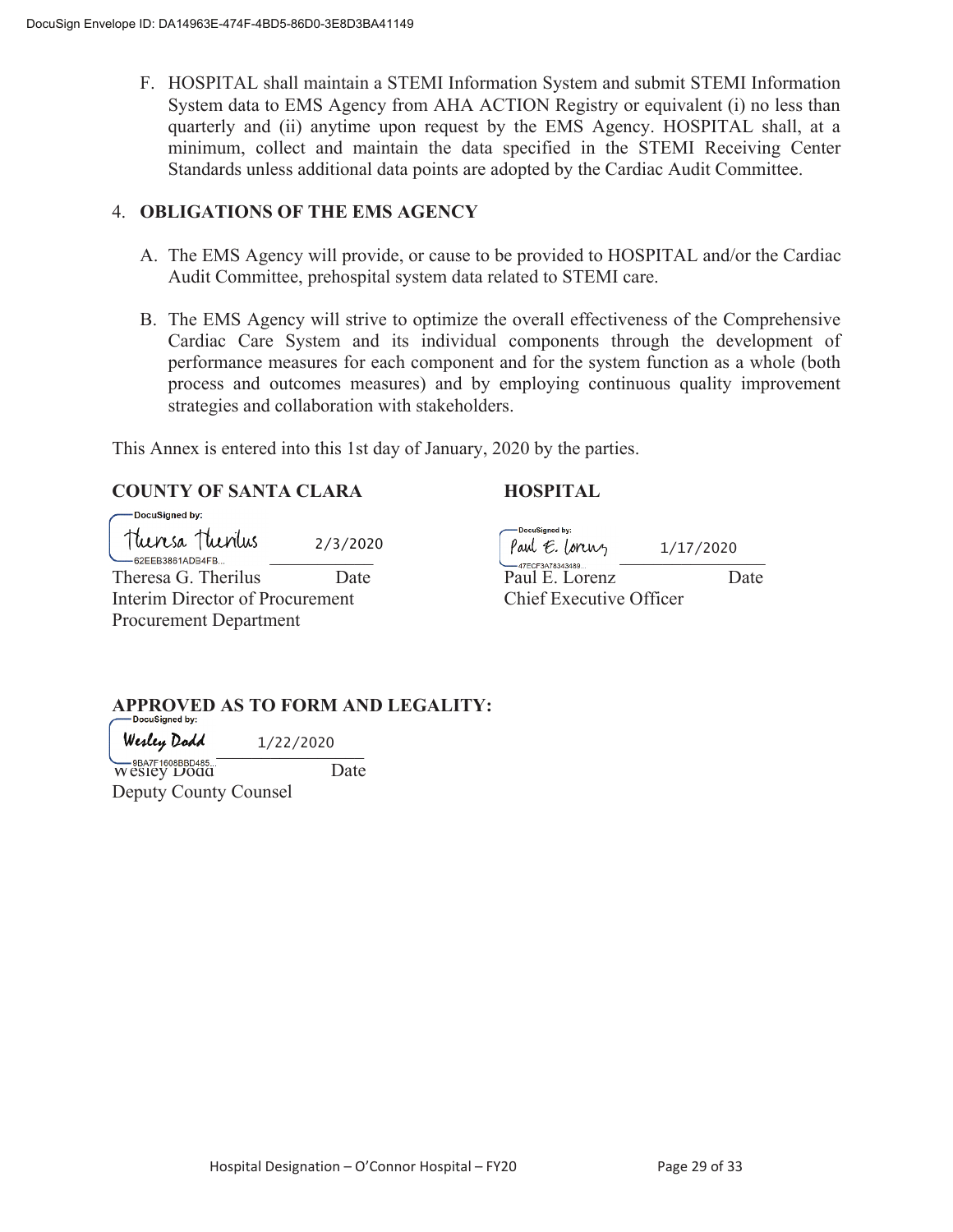### Attachment 1 to Annex C STEMI RECEIVING CENTER STANDARDS

#### **INTRODUCTION**

These standards were developed to ensure that patients transported by the 9-1-1 system in Santa Clara County who exhibit an ST Elevation Myocardial Infarction (STEMI) pattern on a Prehospital obtained 12-Lead electrocardiogram (EKG) are transported to a hospital appropriate to their needs. With the initiation of 12-Lead EKG by paramedics and rapid transport to a STEMI Receiving Center (SRC), patients with STEMI's will receive an earlier definitive diagnosis and treatment resulting in improved outcomes.

#### **ACKNOWLEDGEMENTS**

The input of all the members of the Comprehensive Cardiac Care Task Force in Santa Clara County was essential for the development of these standards. The Task force consisted of cardiologists representing all of the hospitals in Santa Clara County, Nurse Management representation for all of the Emergency Departments, representation from the cardiac catheterization labs, representatives from the EMS Agency, representatives from the American Heart Association as well as representation from the Hospital Council of Northern and Central California.

#### **DEFINITIONS**

"STEMI" means a type of myocardial infarction, acute in nature, that generates an ST segment elevation on the 12-lead EKG.

"STEMI Receiving Center" or "SRC" means a licensed general acute care hospital with (1) a special permit for a cardiac catheterization laboratory and cardiovascular surgery from the California State Department of Health Services, (2) designation as an SRC by the County of Santa Clara, and (3) certification by the Joint Commission.

"Percutaneous Coronary Intervention" and "PCI" mean a broad group of techniques used for the diagnosis and treatment of patients with STEMI.

"TIMI Grade III Flow" means the Thrombolytics In Myocardial Ischemia (TIMI) Scale which defines flow rate through an opened artery-grade III is unimpeded flow.

#### **GENERAL SRC REQUIREMENTS**

- A. Hospital Licenses
	- 1. Currently recognized as a Santa Clara County Receiving Facility
	- 2. Special permit for a Cardiac Catheterization Laboratory from the California State Department of Health Services (DHS)
	- 3. Holds a special permit issued by DHS for Cardiovascular Surgery Service or has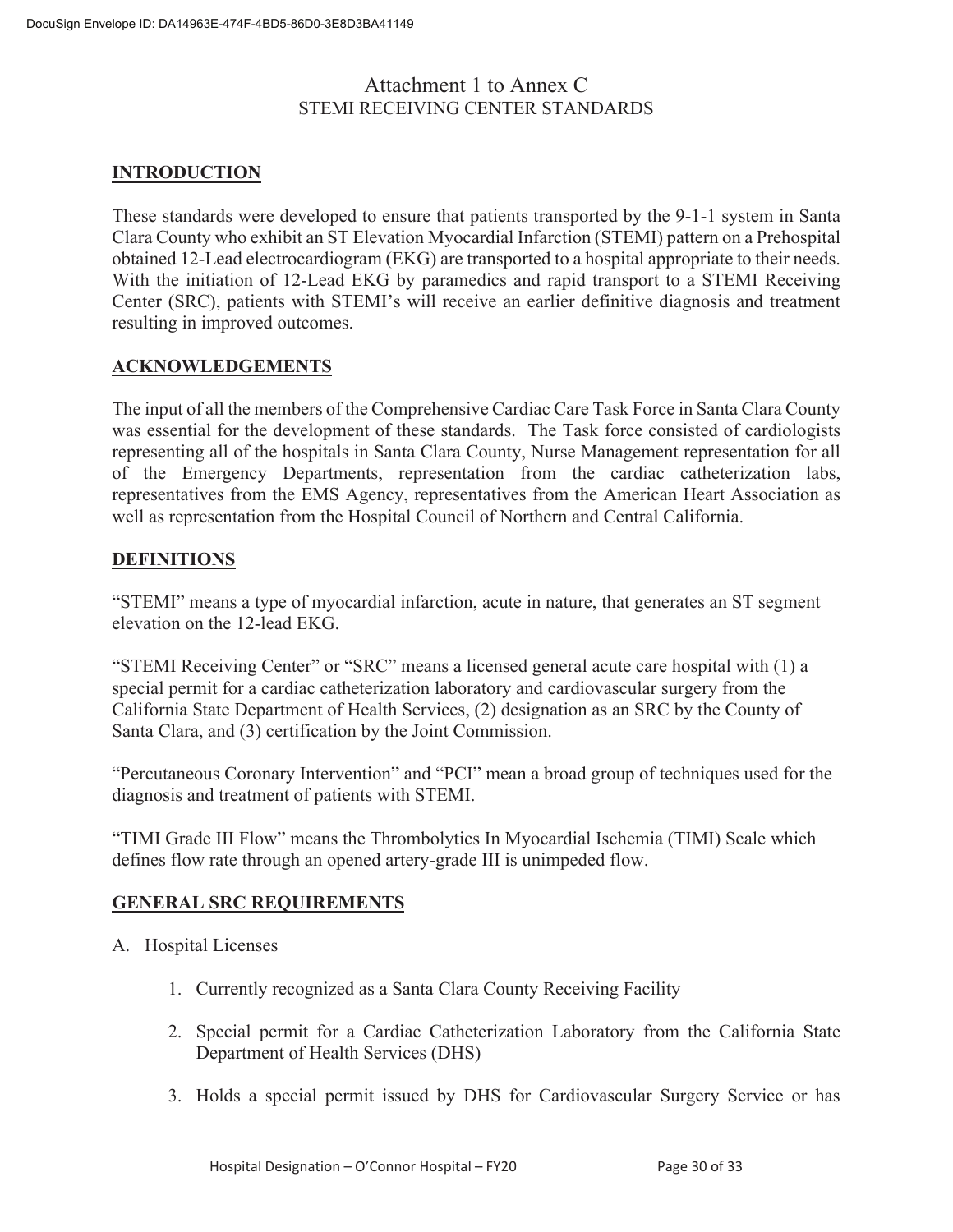established current transfer agreements with a hospital or hospitals holding such a special permit.

- B. Hospital Capabilities
	- 1. An Intra Aortic Balloon Pump shall be available on site 24 hours per day/7 days per week with a person capable of operating this equipment.
	- 2. Cardiac Catheterization Laboratory operable 24 hours/day, 7 days/ week.

#### C. Personnel

1. SRC Medical Director

The SRC shall designate a medical director for the STEMI program who shall be a physician certified by the American Board of Internal Medicine (ABIM) with current ABIM sub-specialty certification in Cardiovascular Disease and Interventional Cardiology, who will ensure compliance with these SRC standards and perform ongoing Quality Improvement (QI) as part of the hospital and system QI Program.

The SRC Medical Director must be a credentialed member of the medical staff with PCI privileges.

2. SRC Program Manager

The SRC shall designate a program manager for the STEMI program who shall be a registered nurse with experience in Emergency Medicine or Cardiovascular Care, who shall assist the SRC Medical Director to ensure compliance with these SRC standards and the QI program.

3. Cardiovascular Lab Coordinator

The SRC shall have a Cardiovascular Lab Coordinator who shall assist the SRC Medical Director and the SRC Program Manager to ensure compliance with these SRC Standards and the QI Program.

4. Physician Consultants

The SRC shall maintain a daily roster of the following on-call physicians who must be promptly available when a STEMI patient presents to the hospital:

a. Interventional Cardiologists-with privileges for PCI and credentialed by the hospital in accordance with the American College of Cardiology/American Heart Association national standards.

The SRC will submit a list of Cardiologists with Active PCI privileges to the EMS Agency annually.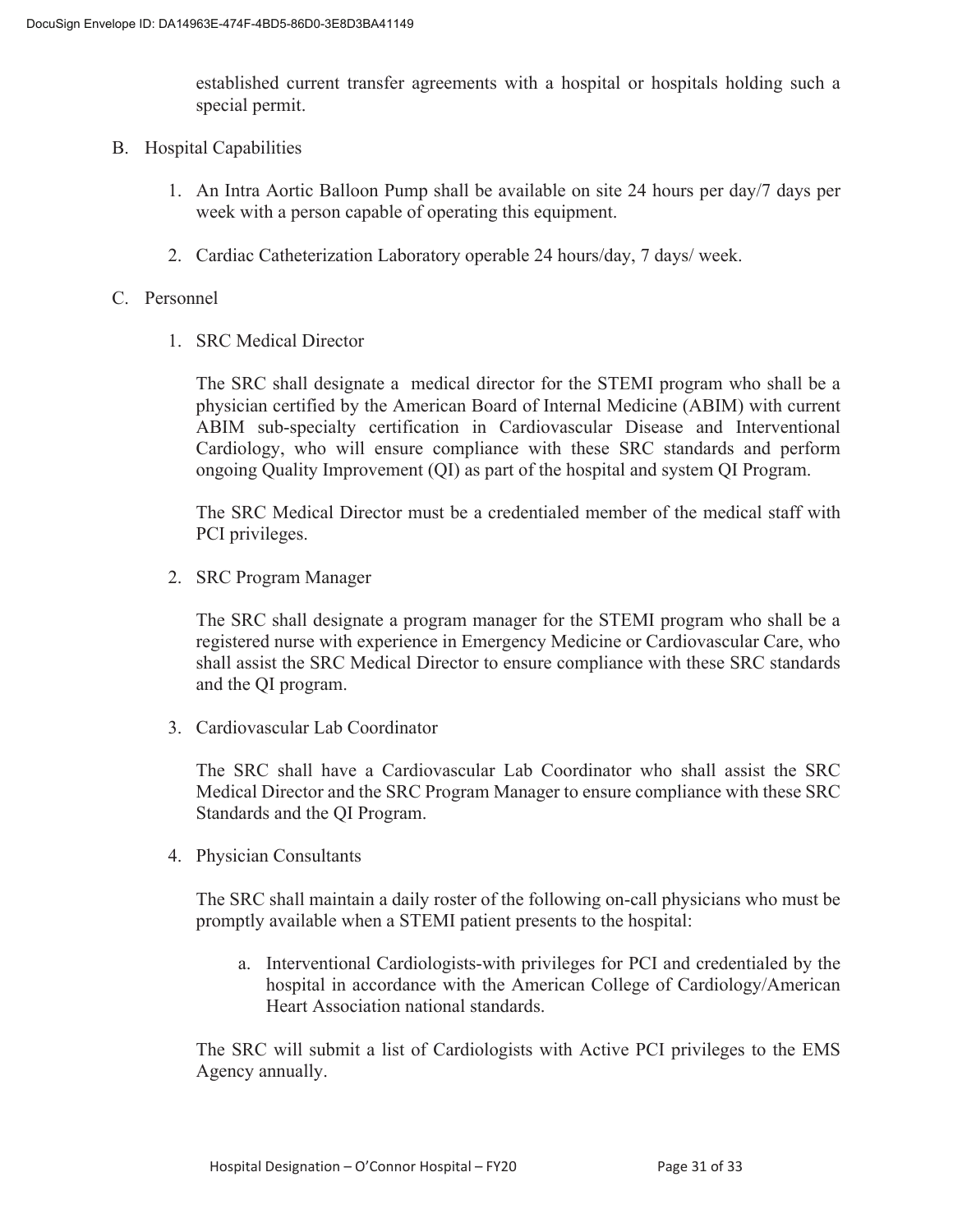- D. Clinical Performance Standards
	- 1. Cardiac Catheterization Laboratory Standards

The SRC Cardiac Catheterization Lab shall demonstrate evidence of performance of at least 200 PCI procedures annually.

2. Interventional Cardiologist Standards

 Each interventional cardiologist shall perform a minimum average of 75 or more PCI procedures per year.

 It is desirable but not required that each interventional cardiologist shall have an average of 11 STEMI cases per year.

 There shall be a mentorship program available for those individual practitioners who do not meet the performance standard of 75 cases per year.

E. Clinical Process Performance Standard

Each SRC shall demonstrate Door to Balloon inflation time of 90 minutes or less in 75% of their cases.

The overall goal of the STEMI Care System in Santa Clara County is to achieve first medical contact (Performance of the prehospital 12 Lead EKG) to balloon inflation of <90 minutes in 75% of all cases.

F. Policies

Internal policies shall be developed for the following:

- 1. Criteria for patients to receive emergent angiography or emergent fibrinolysis based on physician decisions for individual patients.
- 2. Goals to Primary PCI (medical contact to balloon inflation time)
- G. Data Collection
	- 1. Each SRC shall maintain a STEMI Information System and submit STEMI Information System data to EMS Agency on a regular basis, as requested by the EMS Agency. The SRC shall collect and submit data points that have been adopted by the Cardiac Care System Quality Improvement Committee.
- H. Quality Improvement- Prehospital patients
	- 1. An SRC QI program shall be established to review and collect outcome data to be reported to the County EMS Agency each month for 9-1-1 transported STEMI patients